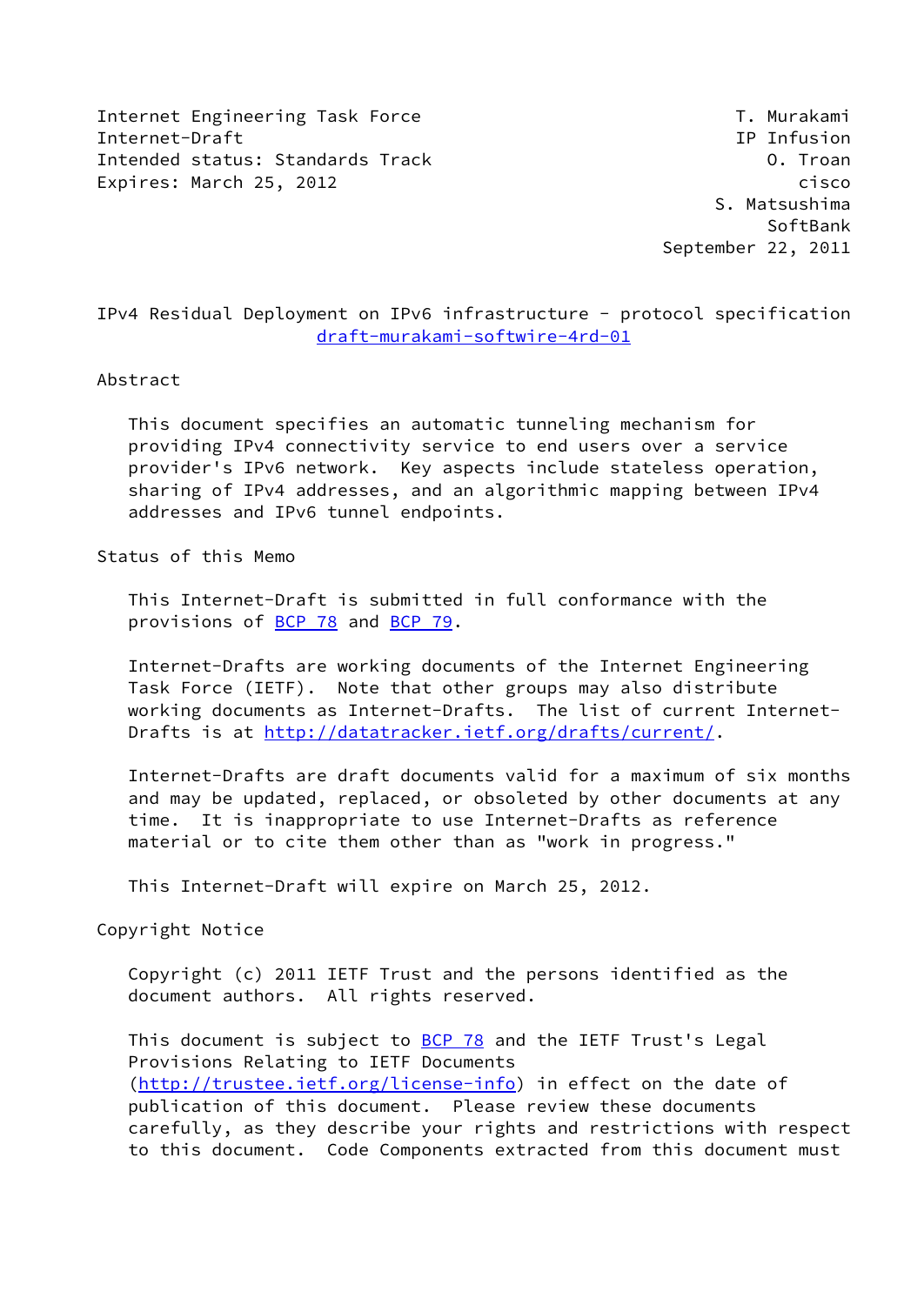Murakami, et al. **Expires March 25, 2012** [Page 1]

| Internet-Draft | IPv4 Residual Deployment |  | September 2011 |  |
|----------------|--------------------------|--|----------------|--|
|----------------|--------------------------|--|----------------|--|

 include Simplified BSD License text as described in Section 4.e of the Trust Legal Provisions and are provided without warranty as described in the Simplified BSD License.

# Table of Contents

| $\perp$ .                                                                                |  |  |
|------------------------------------------------------------------------------------------|--|--|
| 2.<br>Requirements Language $\ldots$ 4                                                   |  |  |
| 3.                                                                                       |  |  |
| $\overline{4}$ .                                                                         |  |  |
| 4.1. Customer Edge Configuration 6                                                       |  |  |
|                                                                                          |  |  |
|                                                                                          |  |  |
| $5.1.1$ . From a CE IPv6 Prefix to a CE 4rd Prefix 6                                     |  |  |
| $5.1.2$ . From a CE 4rd Prefix to a Port-set ID $7$                                      |  |  |
| $5.1.3$ . From a Port-Set ID to a Port Set 8                                             |  |  |
| 5.1.4. From an IPv4 Address or IPv4 Address + Port to a                                  |  |  |
|                                                                                          |  |  |
| Encapsulation and Fragmentation Consideration $\ldots \ldots \ldots \frac{11}{11}$<br>6. |  |  |
| BR and CE behaviors $\ldots$ 12<br>7.                                                    |  |  |
| 8.                                                                                       |  |  |
| 9.                                                                                       |  |  |
|                                                                                          |  |  |
|                                                                                          |  |  |
|                                                                                          |  |  |
|                                                                                          |  |  |
| 13.1. Normative References 17                                                            |  |  |
| 13.2. Informative References 17                                                          |  |  |
|                                                                                          |  |  |
|                                                                                          |  |  |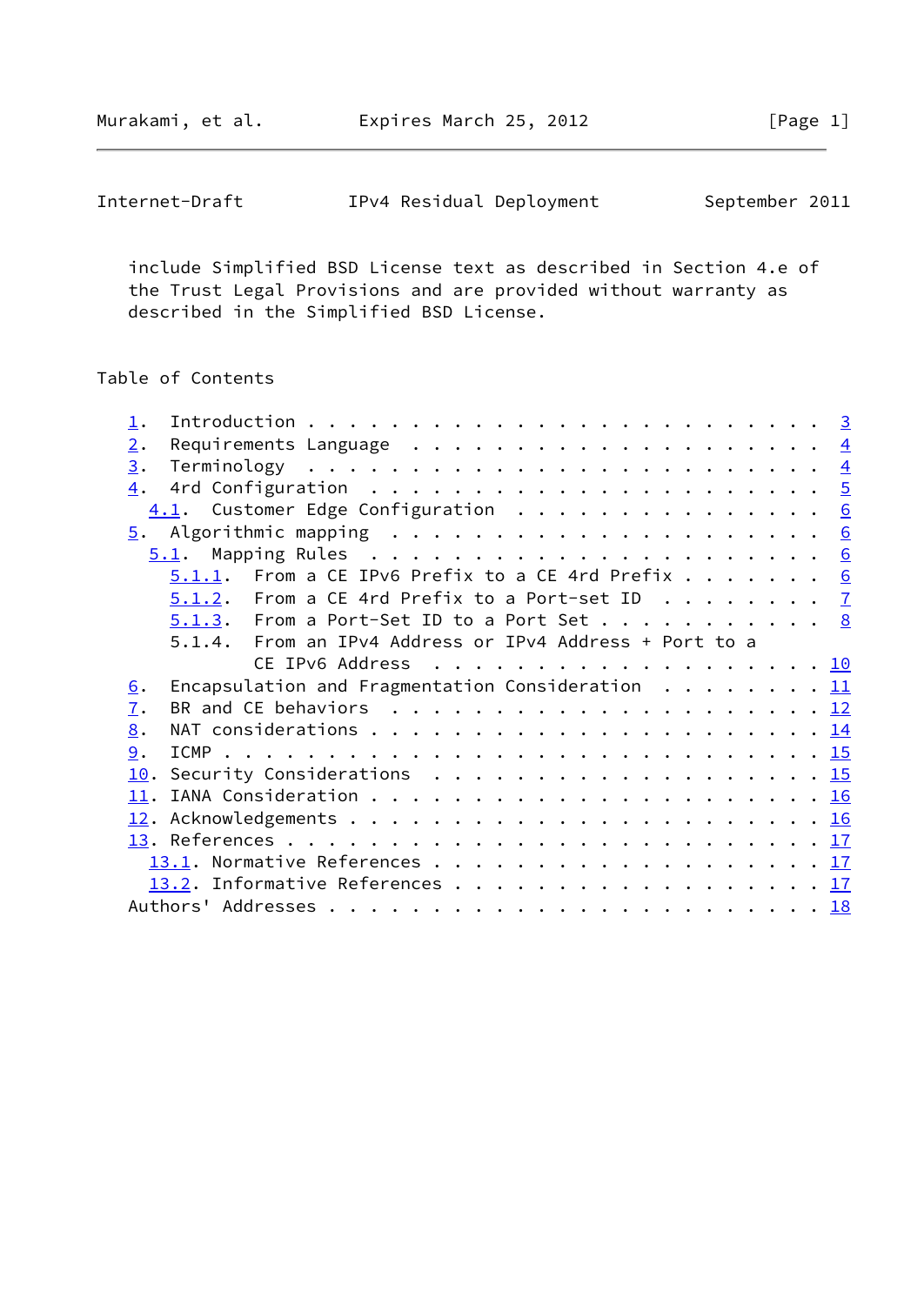Murakami, et al. Expires March 25, 2012 [Page 2]

<span id="page-2-1"></span>Internet-Draft IPv4 Residual Deployment September 2011

#### <span id="page-2-0"></span>[1](#page-2-0). Introduction

 4rd is a protocol mechanism to deploy IPv4 to sites via a service provider's (SP's) IPv6 network. Similar to Dual-Stack Lite [\[I-D.ietf-softwire-dual-stack-lite](#page-18-3)], 4rd is designed to allow IPv4 traffic to be delivered over an IPv6 network without the direct provisioning of IPv4 addresses. 4rd can provide an IPv4 prefix, an IPv4 address or a shared IPv4 address. Like 6rd [\[RFC5969](https://datatracker.ietf.org/doc/pdf/rfc5969)], 4rd is operated in a fully stateless manner within the SP network. The motivation for a stateless alternative to Dual-Stack Lite is described in "Motivations for Stateless IPv4 over IPv6 Migration Solutions" [[I-D.operators-softwire-stateless-4v6-motivation\]](#page-19-1).

 4rd relies on IPv6 and is designed to deliver production-quality dual-stack service while allowing IPv4 to be phased out within the SP network. The phasing out of IPv4 within the SP network is independent of whether the end user disables IPv4 service or not. Further, "Greenfield" IPv6-only networks may use 4rd in order to deliver IPv4 to sites via the IPv6 network in a way that does not require protocol translation between IPv4 and IPv6.

 4rd utilizes an algorithmic mapping between the IPv6 and IPv4 addresses that are assigned for use within the SP network. This mapping provides automatic determination of IPv6 tunnel endpoints from IPv4 destination addresses, allowing the stateless operation of 4rd. 4rd views the IPv6 network as a link layer for IPv4 and supports an automatic tunneling abstraction similar to the Non-Broadcast Multiple Access (NBMA) [\[RFC2491](https://datatracker.ietf.org/doc/pdf/rfc2491)] model.

 The 4rd algorithmic mapping is also used to automatically provision IPv4 addresses and allocating a set of non-overlapping ports for each 4rd CE. The "SP-facing" (i.e., "WAN") side of the 4rd CE, operate as native IPv6 interface with no need for IPv4 operation or support. On the "end-user-facing" (i.e., "LAN") side of a CE, IPv6 and IPv4 are implemented as for any native dual-stack service delivered by the SP.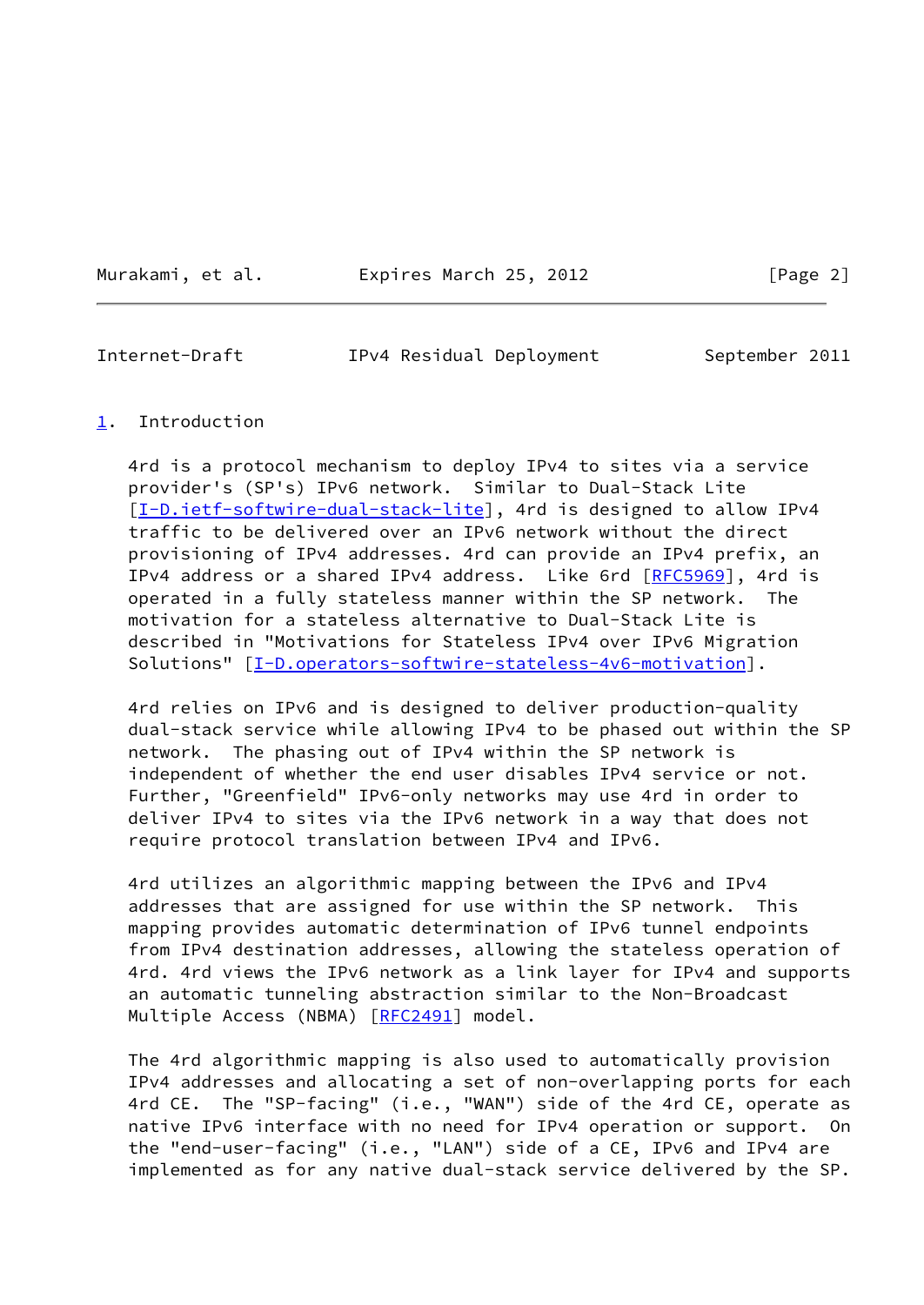A 4rd domain consists of 4rd Customer Edge (CE) routers and one or more 4rd Border Relays (BRs). IPv4 packets encapsulated by 4rd follow the IPv6 routing topology within the SP network between CEs and among CEs and BRs. CE to CE traffic is direct, while BRs are traversed only for IPv4 packets that are destined to or are arriving from outside a given 4rd domain. As 4rd is stateless, BRs may be reached using anycast for failover and resiliency.

4rd does not require any stateful NAPT [\[RFC3022](https://datatracker.ietf.org/doc/pdf/rfc3022)] functions at the BRs or elsewhere within the SP network. Instead, 4rd allows for sharing of IPv4 addresses among multiple sites by automatically allocating a set of non-overlapping ports for each CE as part of the stateless

| Murakami, et al. | Expires March 25, 2012 | [Page 3] |
|------------------|------------------------|----------|
|------------------|------------------------|----------|

<span id="page-3-1"></span>

| Internet-Draft | IPv4 Residual Deployment | September 2011 |
|----------------|--------------------------|----------------|
|----------------|--------------------------|----------------|

 mapping function. It is expected that the CE will, in turn, perform local IPv4 Network Address and Port Translation (NAPT) [\[RFC3022](https://datatracker.ietf.org/doc/pdf/rfc3022)] functions for the site as is commonly performed today, except avoiding ports outside of the allocated port set. Although 4rd is designed primarily to support IPv4 deployment to a customer site (such as a residential home network) by an SP, it can equally be applied to an individual host acting as a CE router.

<span id="page-3-0"></span>[2](#page-3-0). Requirements Language

 The key words "MUST", "MUST NOT", "REQUIRED", "SHALL", "SHALL NOT", "SHOULD", "SHOULD NOT", "RECOMMENDED", "MAY", and "OPTIONAL" in this document are to be interpreted as described in [RFC 2119 \[RFC2119](https://datatracker.ietf.org/doc/pdf/rfc2119)].

## <span id="page-3-2"></span>[3](#page-3-2). Terminology

- 4rd domain (Domain): A set of 4rd CEs and BRs connected to the same virtual 4rd link. A service provider may deploy 4rd with a single 4rd domain, or may utilize multiple 4rd domains. Each domain requires a separate 4rd prefix.
- 4rd Border Relay (BR): A 4rd-enabled router managed by the service provider at the edge of a 4rd domain. A Border Relay router has at least one of each of the following: an IPv6-enabled interface, a 4rd virtual interface acting as an endpoint for the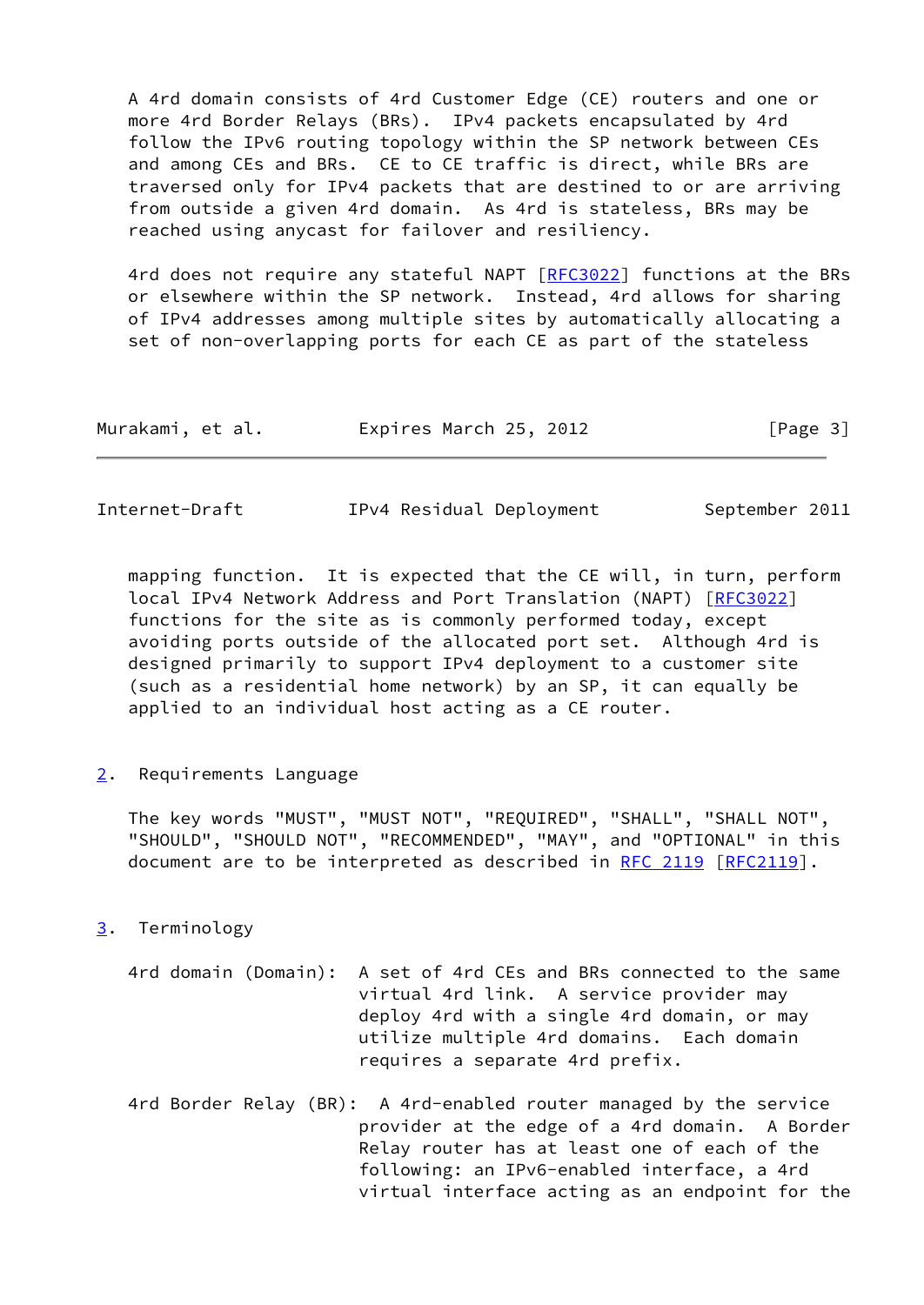4rd IPv4 in IPv6 tunnel, and an IPv4 interface connected to the native IPv4 network. A 4rd BR may also be referred to simply as a "BR" within the context of 4rd.

 4rd Customer Edge (CE): A device functioning as a Customer Edge router in a 4rd deployment. In a residential broadband deployment, this type of device is sometimes referred to as a "Residential Gateway" (RG) or "Customer Premises Equipment" (CPE). A typical 4rd CE serving a residential site has one WAN side interface, one or more LAN side interfaces, and a 4rd virtual interface. A 4rd CE may also be referred to simply as a "CE" within the context of 4rd.

<span id="page-4-0"></span>

| Murakami, et al. | Expires March 25, 2012                                                                                                                                                                                                                                            | [Page $4$ ]    |
|------------------|-------------------------------------------------------------------------------------------------------------------------------------------------------------------------------------------------------------------------------------------------------------------|----------------|
| Internet-Draft   | IPv4 Residual Deployment                                                                                                                                                                                                                                          | September 2011 |
| CE IPv6 prefix:  | The IPv6 prefix assigned to a CE by other means<br>than 4rd itself, and used by 4rd to derive a CE<br>4rd prefix.                                                                                                                                                 |                |
| CE IPv6 address: | In the context of 4rd, the IPv6 address used to<br>reach the 4rd function of a CE from other CE's<br>and from BR's. The IID of this address differs<br>from that of host interface address that start<br>with the CE IPv6 prefix.                                 |                |
| CE 4rd prefix:   | The 4rd prefix of the CE. It is derived from<br>the CE IPv6 prefix by a mapping rule according<br>to Section 5.1. Depending on its length, it is<br>an IPv4 prefix, an IPv4 address, or a shared<br>IPv4 address followed by a Port-set ID<br>$(Section 5.1.2)$ . |                |
| Port-set ID:     | In a CE 4rd prefix longer than 32 bits, bits<br>that follow the first 32. It algorithmically<br>identifies a set of ports exclusively assigned<br>to the CE. As specified in Section<br>Section 5.1.2, the set can comprise up to 4                               |                |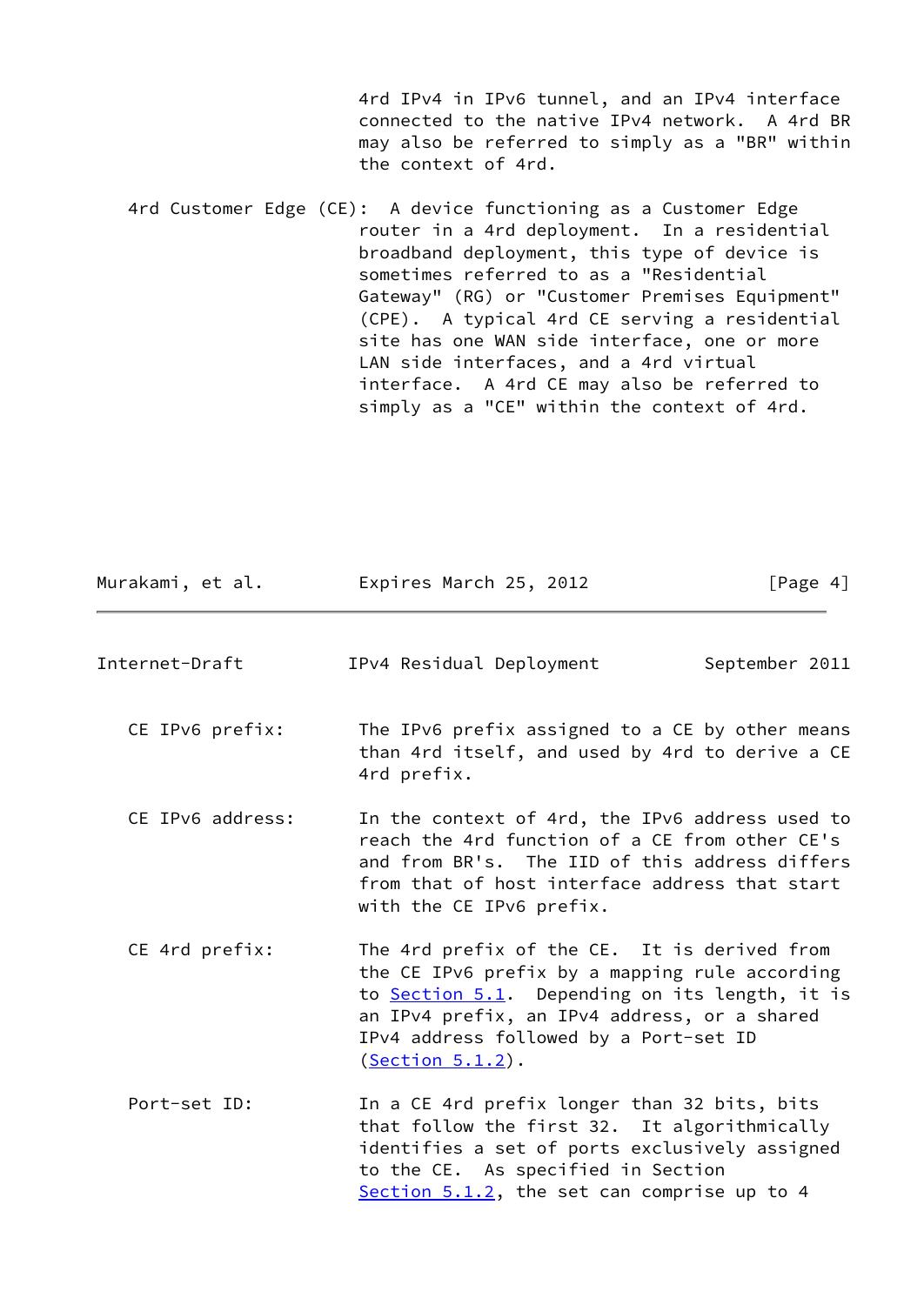disjoint port ranges.

| Domain IPv6 prefix:  | An IPv6 prefix assigned by an ISP to a 4rd<br>domain.                                                                                                   |
|----------------------|---------------------------------------------------------------------------------------------------------------------------------------------------------|
| Domain IPv4 prefix:  | A 4rd prefix assigned by an ISP to the 4rd<br>domain.                                                                                                   |
|                      | IPv4 Embedded Address (EA) bits: The IPv4 EA-bits in the IPv6<br>address identify an IPv4 prefix, IPv4 address<br>or part of IPv4 address and port set. |
| Shared IPv4 address: | An IPv4 address that is shared among multiple<br>nodes. Each node has a separate part of the<br>transport layer port space.                             |

<span id="page-5-0"></span>[4](#page-5-0). 4rd Configuration

 The IPv4 prefix, IPv4 address or shared IPv4 address for use at a customer site is created by extracting the IPv4 embedded address (EA bits) from the IPv6 prefix delegated to the site. Combined with the 4rd IPv4 prefix, the IPv4 prefix, IPv4 address or shared IPv4 address is automatically created by the CE for the customer site when IPv6 service is obtained.

| Murakami, et al. | Expires March 25, 2012 | [Page 5] |
|------------------|------------------------|----------|
|                  |                        |          |

<span id="page-5-2"></span>

| Internet-Draft | IPv4 Residual Deployment |  | September 2011 |  |
|----------------|--------------------------|--|----------------|--|
|----------------|--------------------------|--|----------------|--|

 For a given 4rd domain, the BR and CE MUST be configured with a set of mapping rules and BR IPv6 addresses. The configured values for these elements MUST be consistent for all CEs and BRs within a given 4rd domain.

 A mapping rule consist of the following elements: a Domain IPv6 prefix and prefix length, a Domain 4rd prefix and prefix length, CE IPv6 Prefix length, and a Domain IPv6 suffix and length. See section [\(Section 5.1](#page-6-1)) for a detailed description of mapping rules.

<span id="page-5-1"></span>[4.1](#page-5-1). Customer Edge Configuration

 The 4rd configuration elements are set to values that are the same across all CEs within a 4rd domain. The values may be configured in a variety of manners, including provisioning methods such as the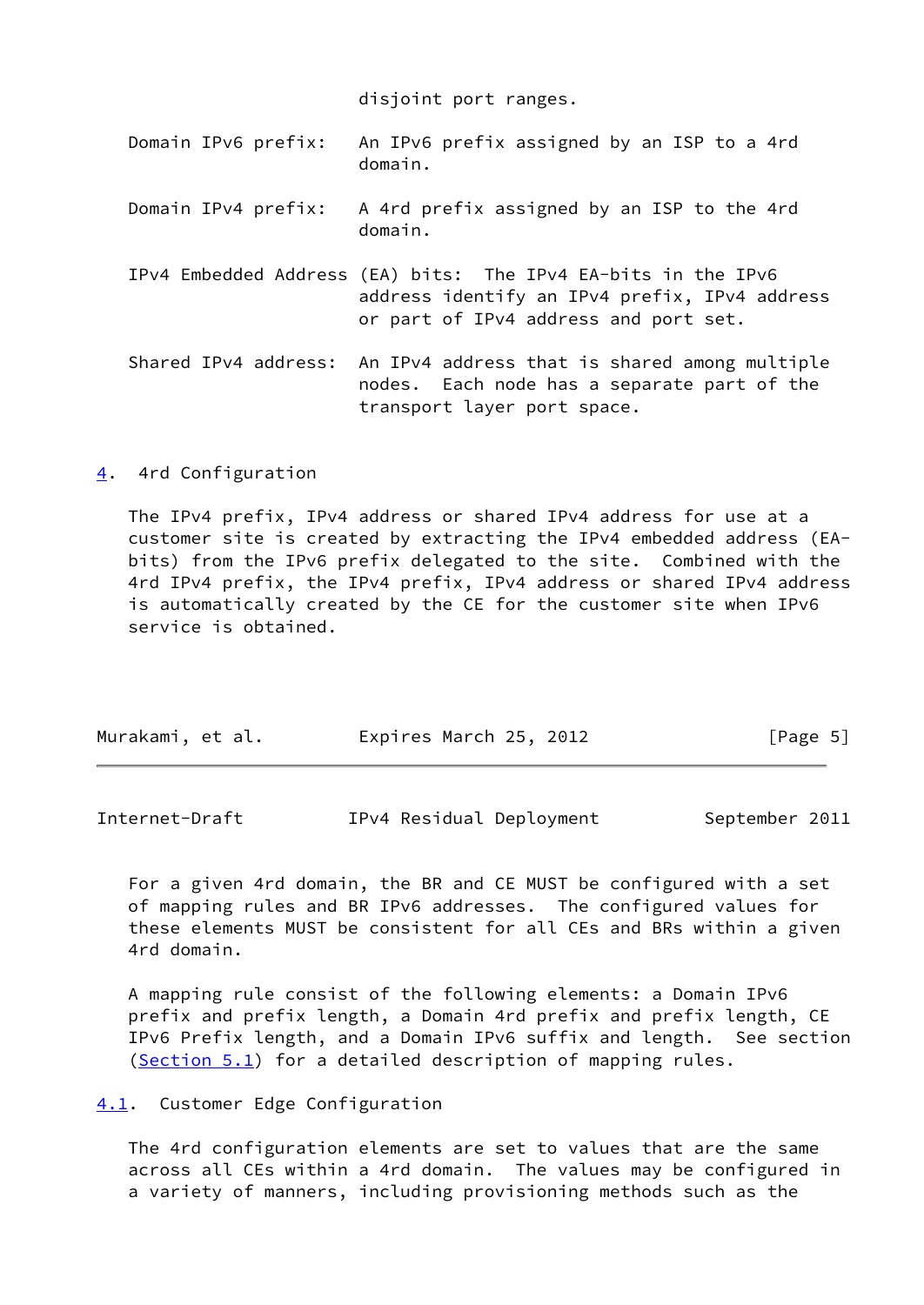Broadband Forum's "TR-69" [TR069] Residential Gateway management interface, an XML-based object retrieved after IPv6 connectivity is established, a DNS record, an SMIv2 MIB [\[RFC2578](https://datatracker.ietf.org/doc/pdf/rfc2578)], or manual configuration by an administrator. A companion document [\[I-D.mrugalski-dhc-dhcpv6-4rd](#page-19-2)]describes how to configure the necessary parameters via IPv6 DHCP. A CE that allows IPv6 configuration by IPv6 DHCP SHOULD implement this option. Other configuration and management methods may use the format described by this option for consistency and convenience of implementation on CEs that support multiple configuration methods.

 The only remaining provisioning information the CE requires in order to calculate the 4rd address and enable IPv6 connectivity is an IPv6 prefix for the CE. This CE IPv6 prefix is configured as part of obtaining IPv6 Internet access (i.e., configured via SLAAC, DHCPv6, DHCPv6 PD, or otherwise).

 A single 4rd CE MAY be connected to more than one 4rd domain. Each domain a given CE operates within would require its own set of 4rd configuration elements and would generate its own 4rd address.

<span id="page-6-0"></span>[5](#page-6-0). Algorithmic mapping

<span id="page-6-1"></span>[5.1](#page-6-1). Mapping Rules

<span id="page-6-2"></span>[5.1.1](#page-6-2). From a CE IPv6 Prefix to a CE 4rd Prefix

 A 4rd mapping rule establishes a 1:1 mapping between CE IPv6 prefixes and CE 4rd prefixes.

| Murakami, et al. | Expires March 25, 2012 | [Page 6] |
|------------------|------------------------|----------|
|------------------|------------------------|----------|

<span id="page-6-3"></span>Internet-Draft TPv4 Residual Deployment September 2011

| CE IPv6 prefix (max 128)                                 |         |  |
|----------------------------------------------------------|---------|--|
| Domain IPv6 prefix                                       | EA-bits |  |
| <-- Domain IPv6 Prefix length ->:<-- EA-bits length -->: |         |  |
|                                                          |         |  |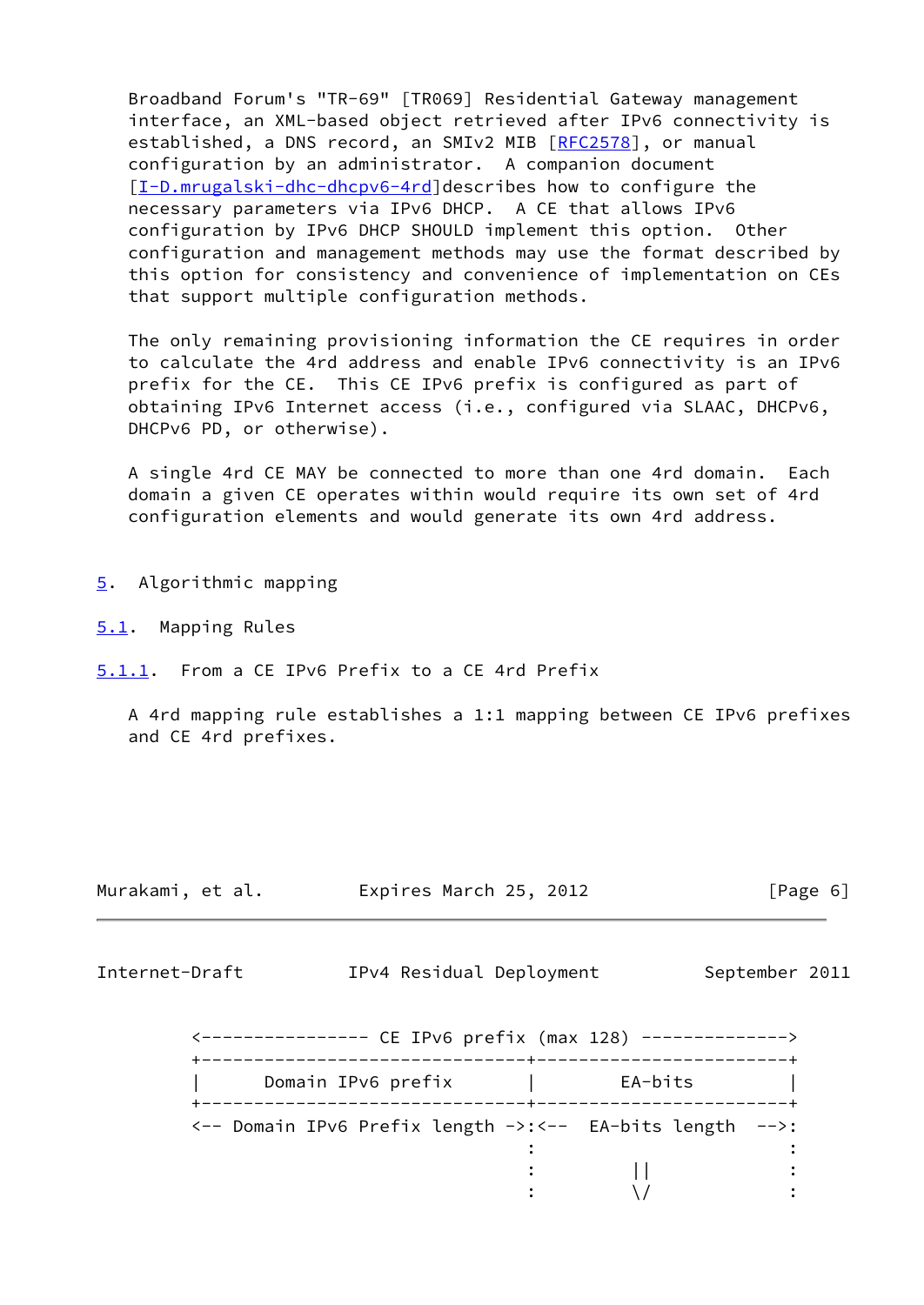|                   | $\left(\frac{1}{2}\right)^{15}-\left(\frac{1}{2}\right)^{16}-\left(\frac{1}{2}\right)^{16}-\left(\frac{1}{2}\right)^{16}-\left(\frac{1}{2}\right)^{16}-\left(\frac{1}{2}\right)^{16}-\left(\frac{1}{2}\right)^{16}-\left(\frac{1}{2}\right)^{16}-\left(\frac{1}{2}\right)^{16}-\left(\frac{1}{2}\right)^{16}-\left(\frac{1}{2}\right)^{16}-\left(\frac{1}{2}\right)^{16}-\left(\frac{1}{2}\right)^{16}-\left(\frac{1}{2}\right)^{16}-\left(\frac{1}{2}\right$ |
|-------------------|---------------------------------------------------------------------------------------------------------------------------------------------------------------------------------------------------------------------------------------------------------------------------------------------------------------------------------------------------------------------------------------------------------------------------------------------------------------|
| Domain 4rd prefix | EA-bits                                                                                                                                                                                                                                                                                                                                                                                                                                                       |
|                   | <---------- CE 4rd prefix (max 47) --------->                                                                                                                                                                                                                                                                                                                                                                                                                 |

Figure 1: From a CE IPv6 Prefix to a CE 4rd Prefix

 A CE derives its CE 4rd prefix from the CE IPv6 prefix, using parameters of the applicable mapping rule. If the domain has several mapping rules, the rule that applies is that whose Domain IPv6 prefix has the longest match with the CE IPv6 prefix. As shown in Figure 1, the CE 4rd prefix is created by concatenating the Domain 4rd prefix with the IPv4 EA-bits, where the IPv4 EA-bits is the remainder of the CE IPv6 prefix after the Domain IPv6 prefix (the length of the Domain IPv6 prefix is defined by the mapping rule).

<span id="page-7-0"></span>[5.1.2](#page-7-0). From a CE 4rd Prefix to a Port-set ID

 Depending on its length, a CE 4rd prefix is either an IPv4 prefix, a full IPv4 address, or a shared IPv4 address followed by a Port-set ID (Figure 2). If it includes a port set ID, this ID specifies which ports are assigned to the the CE for its exclusive use [\(Section 5.1.3](#page-8-0)).

<span id="page-7-1"></span>

| Murakami, et al. | Expires March 25, 2012   | [Page 7]       |
|------------------|--------------------------|----------------|
|                  |                          |                |
| Internet-Draft   | IPv4 Residual Deployment | September 2011 |

<-- CE 4rd prefix length -->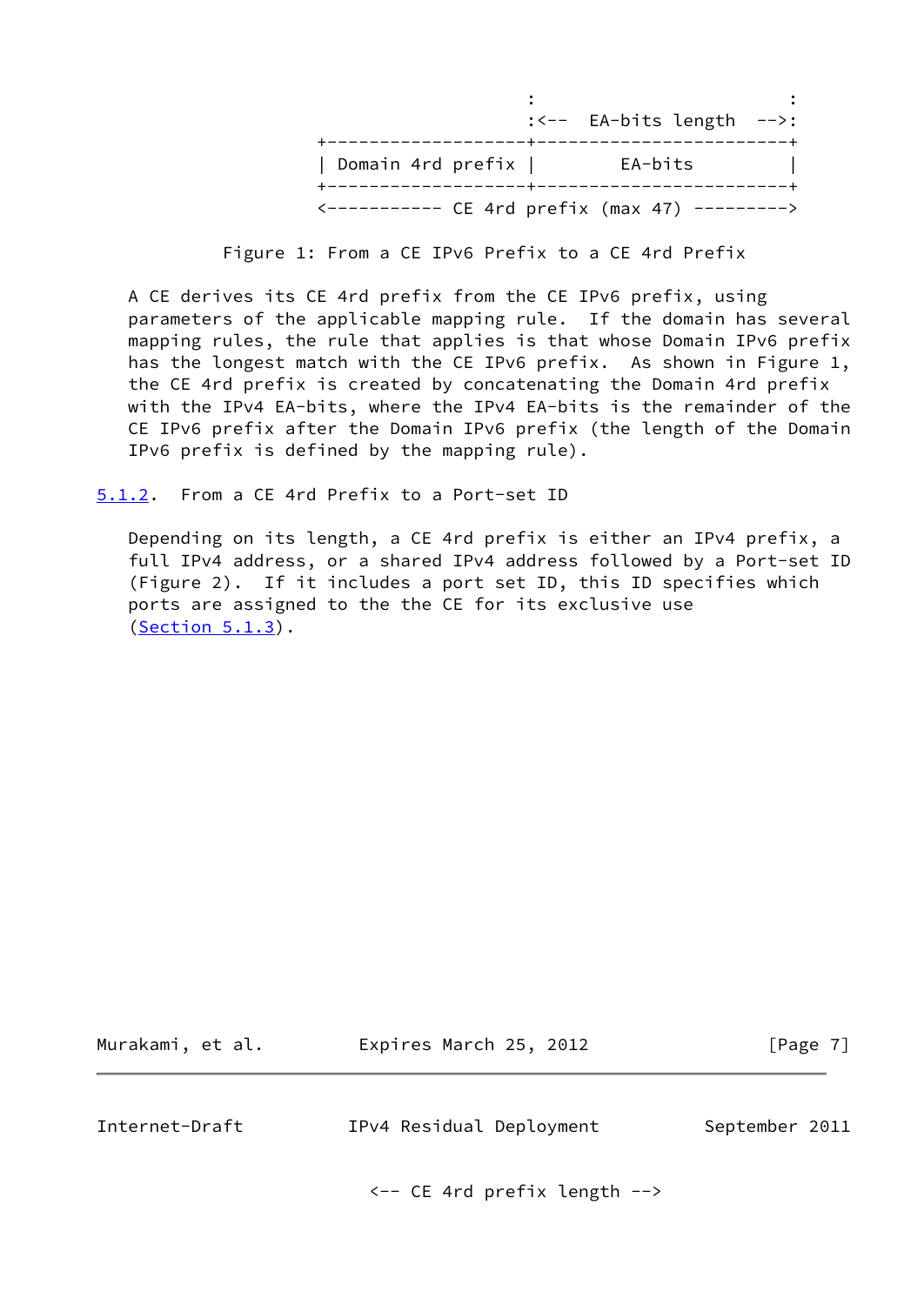|               | ---------------------------+- - -+                                                |  |
|---------------|-----------------------------------------------------------------------------------|--|
|               | Shorter than 32 bits $ $ IPv4 prefix $    $<br>+ -------------------------+- - -+ |  |
|               | $\leftarrow$ --------------- 32 ------------->                                    |  |
|               | <----- CE 4rd prefix length -----><br>+----------------------------------         |  |
| 32 bits       | IPv4 address<br>----------------------------------                                |  |
|               | $\left\langle \text{---}\right\rangle$                                            |  |
|               | <---------- CE 4rd prefix length ---------->                                      |  |
| 33 to 47 bits | IPv4 shared address   Port-set ID                                                 |  |
|               |                                                                                   |  |

Figure 2: Variants of CE 4rd prefixes

<--------------- 32 -----------><- max 15 -->

<span id="page-8-0"></span>[5.1.3](#page-8-0). From a Port-Set ID to a Port Set

 The value of a Port-set ID specifies which ports can be used by a transport layer protocol (UDP, TCP, SCTP etc). Design constraint of the algorithm are the following:

- Fairness with respect to special-value ports: No port-set must contain any well-known ports [IANA reference].
- Fairness with respect to the number of ports For a Port-set-ID's having the same length, all sets must have the same number of ports.
- Exhaustiveness For any Port-set-ID length, the aggregate of port sets assigned for all values must include all ordinary-value ports.

 If the Port-set ID has 1 to 12 bits, the set comprises 4 port ranges. As shown in Figure 3, each port range is defined by its port prefix, made of a range-specific "head" followed by the Port-set ID. Head values are in binary 1, 01, 001, and 0001. They are chosen to exclude ports 0-4095 and only them.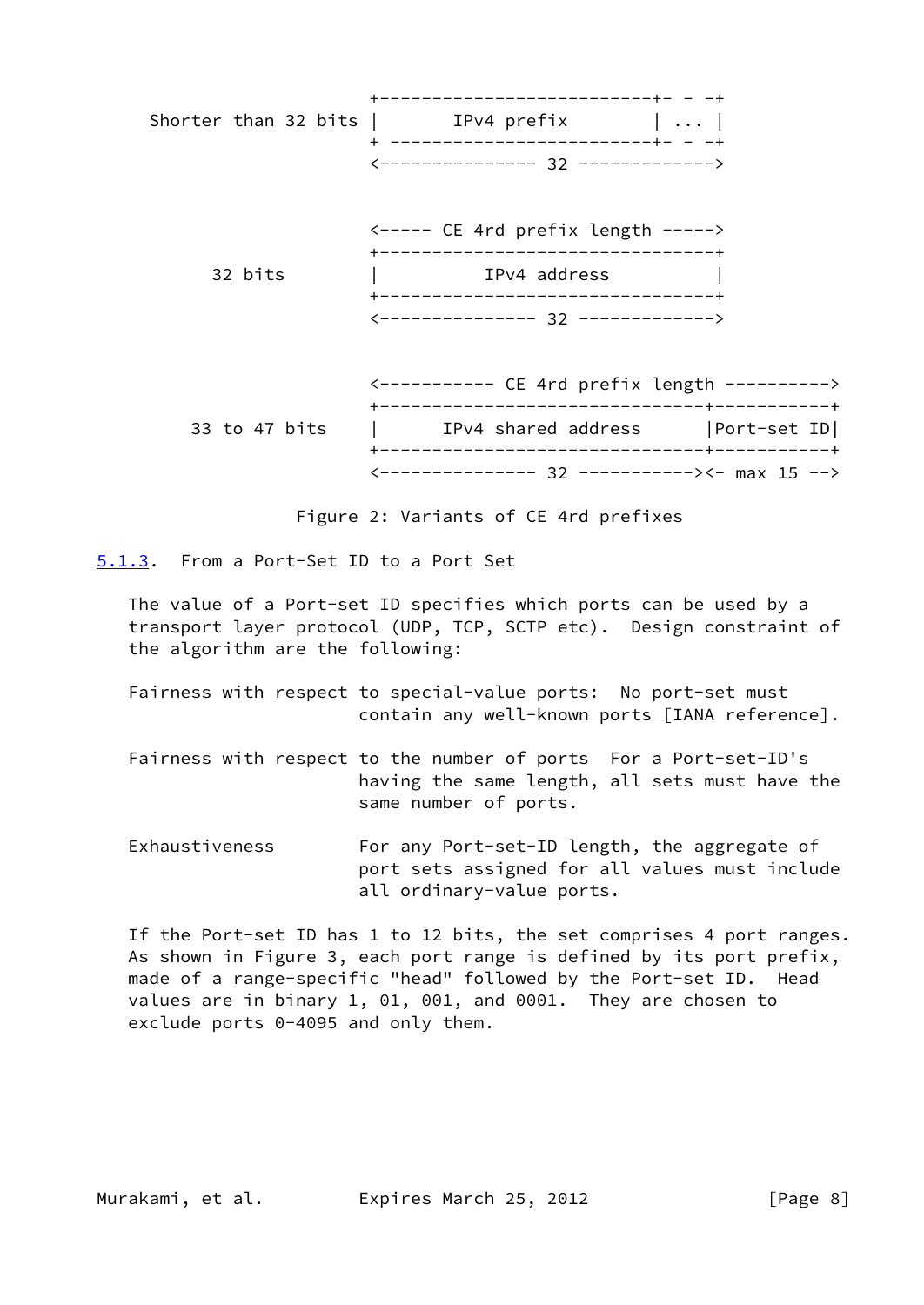| Internet-Draft                  | IPv4 Residual Deployment                                                                                                                | September 2011                                       |
|---------------------------------|-----------------------------------------------------------------------------------------------------------------------------------------|------------------------------------------------------|
|                                 |                                                                                                                                         |                                                      |
| Port-range a<br>$(head = 1)$    | +-+-+-+-+-+-+-+-+-+-+-+-+-+-+-+-+<br>$ 1 $ x x x x x x x x  <br>+-+-+-+-+-+-+-+-+-+-+-+-+-+-+-+-+<br>+-+-+-+-+-+-+-+-+-+-+-+-+-+-+-+-+  | $0xF780 - 0xF7FF$                                    |
| Port-range b<br>$(head = 01)$   | $\begin{bmatrix} 0 & 1 & x & x & x & x & x & x \end{bmatrix}$<br>+-+-+-+-+-+-+-+-+-+-+-+-+-+-+-+-+<br>+-+-+-+-+-+-+-+-+-+-+-+-+-+-+-+-+ | $0x7BC0 - 0x7BFF$                                    |
| Port-range c<br>$(head = 001)$  | $\begin{bmatrix} 0 & 0 & 1 \end{bmatrix}$ x x x x x x x x  <br>+-+-+-+-+-+-+-+-+-+-+-+-+-+-+-+-+-<br>+-+-+-+-+-+-+-+-+-+-+-+-+-+-+-+-+- | $0x3DE0 - 0x3DFF$                                    |
| Port-range d<br>$(head = 0001)$ | $ 0001 $ $x x x x x x x$<br>+-+-+-+-+-+-+-+-+-+-+-+-+-+-+-+-+-+<br><- head-><--Port-set ID->                                            | Ox1EF0 - 0x1EFF                                      |
|                                 | <-- Port-range prefix --><-tail->                                                                                                       | Example of Port-ranges<br>if the Port-set ID is 0xEF |

Figure 3: From Port-set ID to Port ranges

 In the Port-set ID has 13 bits, only the 3 port ranges are assigned, having heads 1, 01, and 001. If it has 14 bits, only the 2 port ranges having heads 1 and 01 are assigned. If it has 15 bits, only the port range having head 1 is assigned. (In these three cases, the smallest port range has only one element).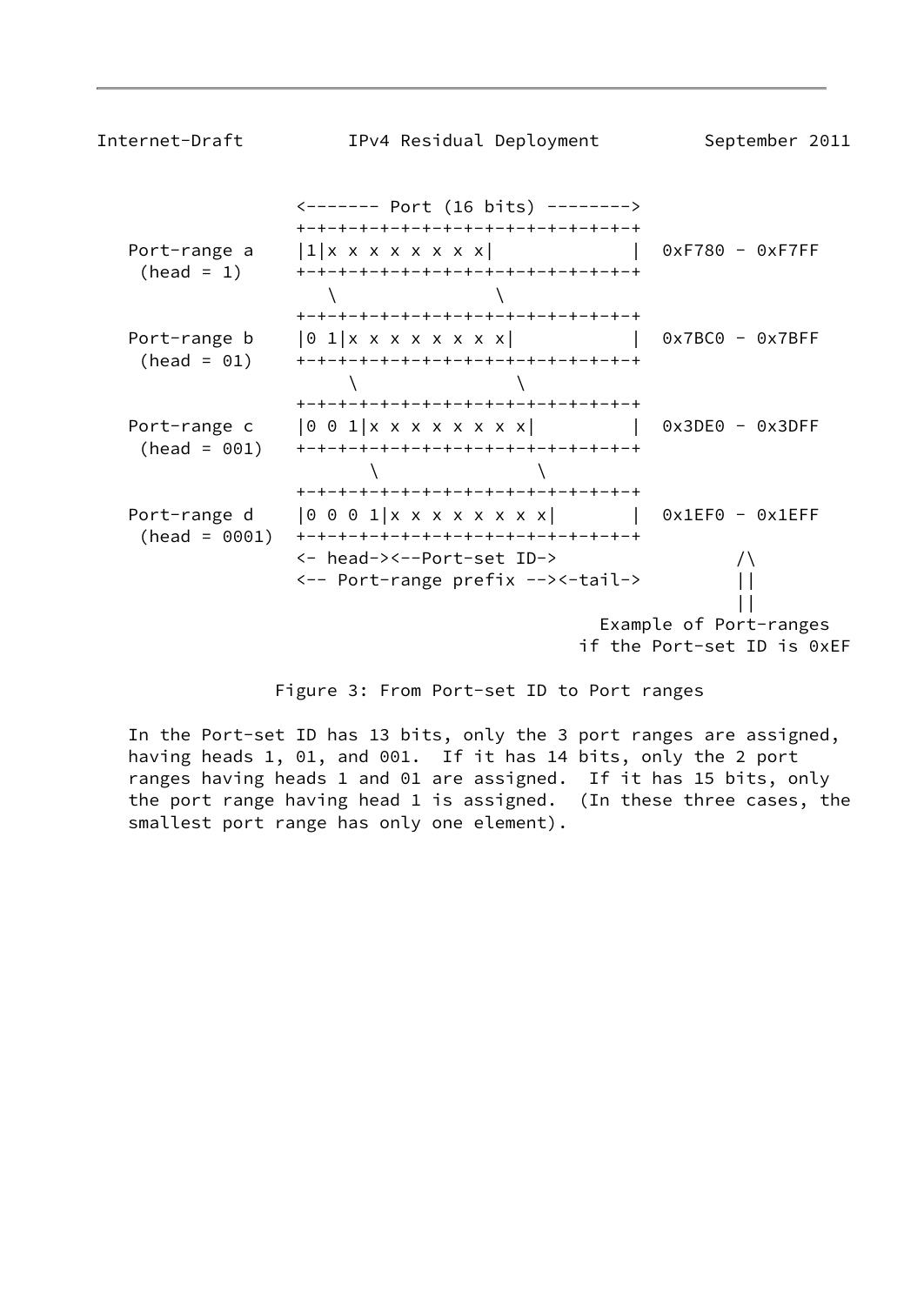<span id="page-10-0"></span>

|  | Internet-Draft |  |  | IPv4 Residual Deployment | September 2011 |  |
|--|----------------|--|--|--------------------------|----------------|--|
|--|----------------|--|--|--------------------------|----------------|--|

<span id="page-10-1"></span>[5.1.4](#page-10-1). From an IPv4 Address or IPv4 Address + Port to a CE IPv6 Address

 Port-set ID |  $\leftarrow$  --- CE 4rd prefix ---|-> +---------------+---+-|--+ |IPv4 shared address| ' | +---------------+---+----+  $\left\langle$ --------> EA-bit length  $\cdot$  :  $\cdot$  :  $\mathbf{I}$ :  $|| \cdot || \cdot ||$  $:$   $||$   $:$  : \/ : Domain IPv6 suffix :  $|$   $|$  +------------------+--------+--|-+----------------------------------+ |Domain IPv6 prefix| EA-bits| ' | 0 | +------------------+--------+----+----------------------------------+ <------------ max 64 ------------> <---------------------- CE IPv6 address (128) --------------------->

Figure 4: From 4rd Prefix to IPv6 address (shared IPv4 address case)

 In order to find whether a CE IPv6 address can be derived from an IPv4 address, or an IPv4 address + a port, a mapping rule has to be found that matches the IPv4 information:

- o If a mapping rule has a length L of CE IPv4 prefixes which does not exceed 32 bits, there is a match if the IPv4 address starts with the Domain 4rd prefix. The CE 4rd prefix is then the first L bits of the IPv4 address.
- o If a mapping rule has a length L of CE IPv4 prefixes which exceeds 32 bits, the match can only be found with the IPv4 address and the port. For this, the port is examined to determine which port range head it starts with: 1, 01,001, or 0001. The N bits that follow this head are taken as Port-set ID, where N is the length of Port set ID of the mapping rule. The CE 4rd prefix is then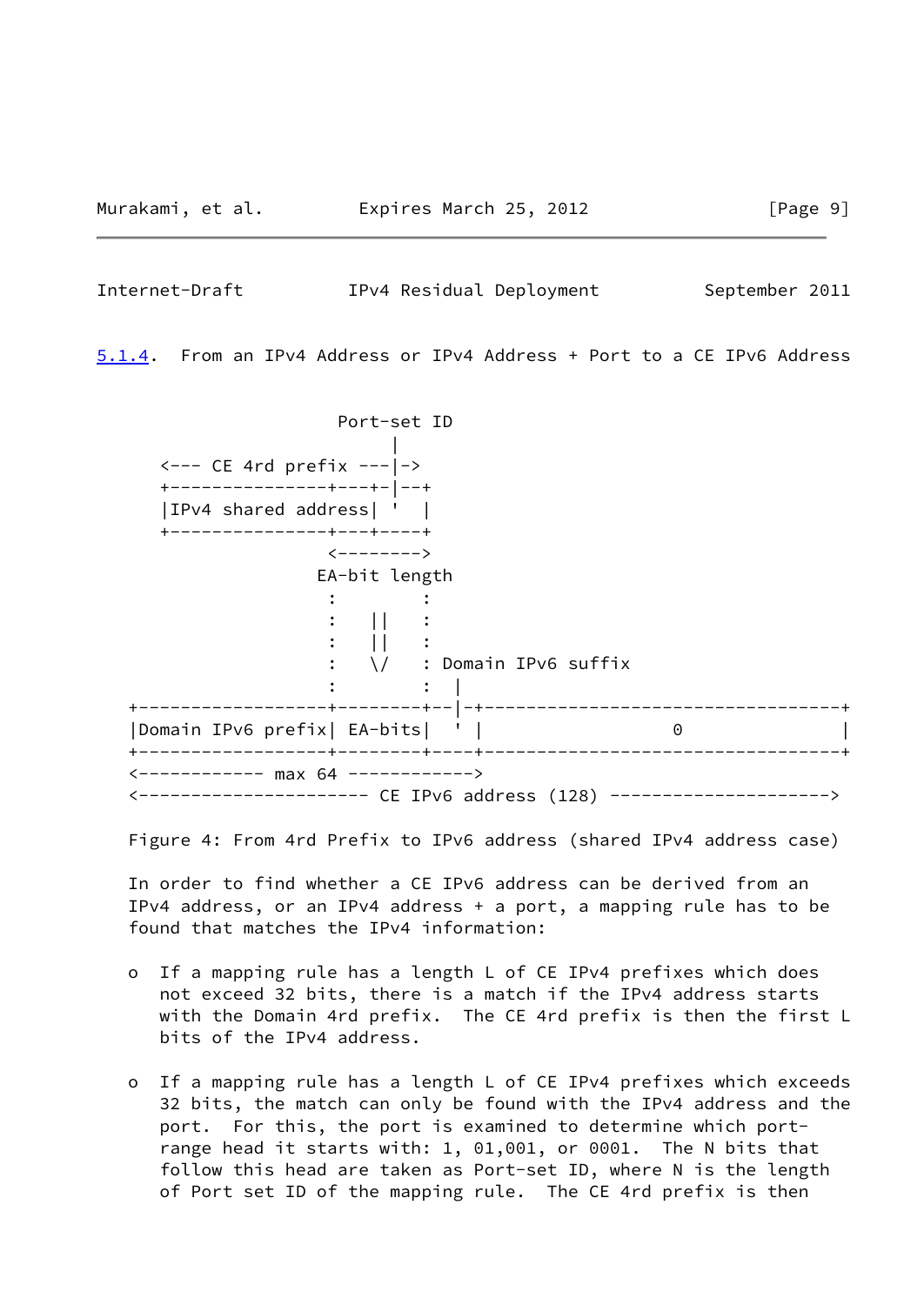made of the IPv4 address followed by the Port-set ID.

 If a match has been found, the CE IPv6 prefix is then made of the Domain IPv6 prefix followed by bits of the CE 4rd prefix that follow the Domain 4rd prefix, followed by the Domain IPv6 prefix of the mapping rule if there is one, and followed by 0's up to 128 bits to make a complete IPv6 address ([[RFC4291](https://datatracker.ietf.org/doc/pdf/rfc4291)]. Figure 4 illustrates this process in the case of a shared IPv4 address.

| Murakami, et al. | Expires March 25, 2012 | [Page 10] |
|------------------|------------------------|-----------|
|------------------|------------------------|-----------|

<span id="page-11-1"></span>Internet-Draft TPv4 Residual Deployment September 2011

<span id="page-11-0"></span>[6](#page-11-0). Encapsulation and Fragmentation Consideration

 Maximum transmission unit (MTU) and fragmentation issues for IPv4 in IPv6 tunneling are discussed in detail in Section [7.2 of \[RFC2473\]](https://datatracker.ietf.org/doc/pdf/rfc2473#section-7.2). 4rd's scope is limited to a service provider network. IPv6 Path MTU discovery MAY be used to adjust the MTU of the tunnel as described in Section [7.2 of \[RFC2473\]](https://datatracker.ietf.org/doc/pdf/rfc2473#section-7.2), or the 4rd Tunnel MTU might be explicitly configured.

 The use of an anycast source address could lead to any ICMP error message generated on the path being sent to a different BR. Therefore, using dynamic tunnel MTU Section [7.2 of \[RFC2473\]](https://datatracker.ietf.org/doc/pdf/rfc2473#section-7.2) is subject to IPv6 Path MTU blackholes.

 Multiple BRs using the same anycast source address could send fragmented packets to the same 4rd CE at the same time. If the fragmented packets from different BRs happen to use the same fragment ID, incorrect reassembly might occur. For this reason, a BR using an anycast source address MUST NOT fragment the IPv6 encapsulated packet unless BR's having identical rules are required to use disjoint ranges of fragment ID.

 If the MTU is well-managed such that the IPv6 MTU on the CE WAN side interface is set so that no fragmentation occurs within the boundary of the SP, then the 4rd Tunnel MTU should be set to the known IPv6 MTU minus the size of the encapsulating IPv6 header (40 bytes). For example, if the IPv6 MTU is known to be 1500 bytes, the 4rd Tunnel MTU might be set to 1460 bytes. Absent more specific information, the 4rd Tunnel MTU SHOULD default to 1280 bytes.

 Alternatively, if BR's having identical rule are required to use disjoint ranges of fragment ID, a BR using an anycast source address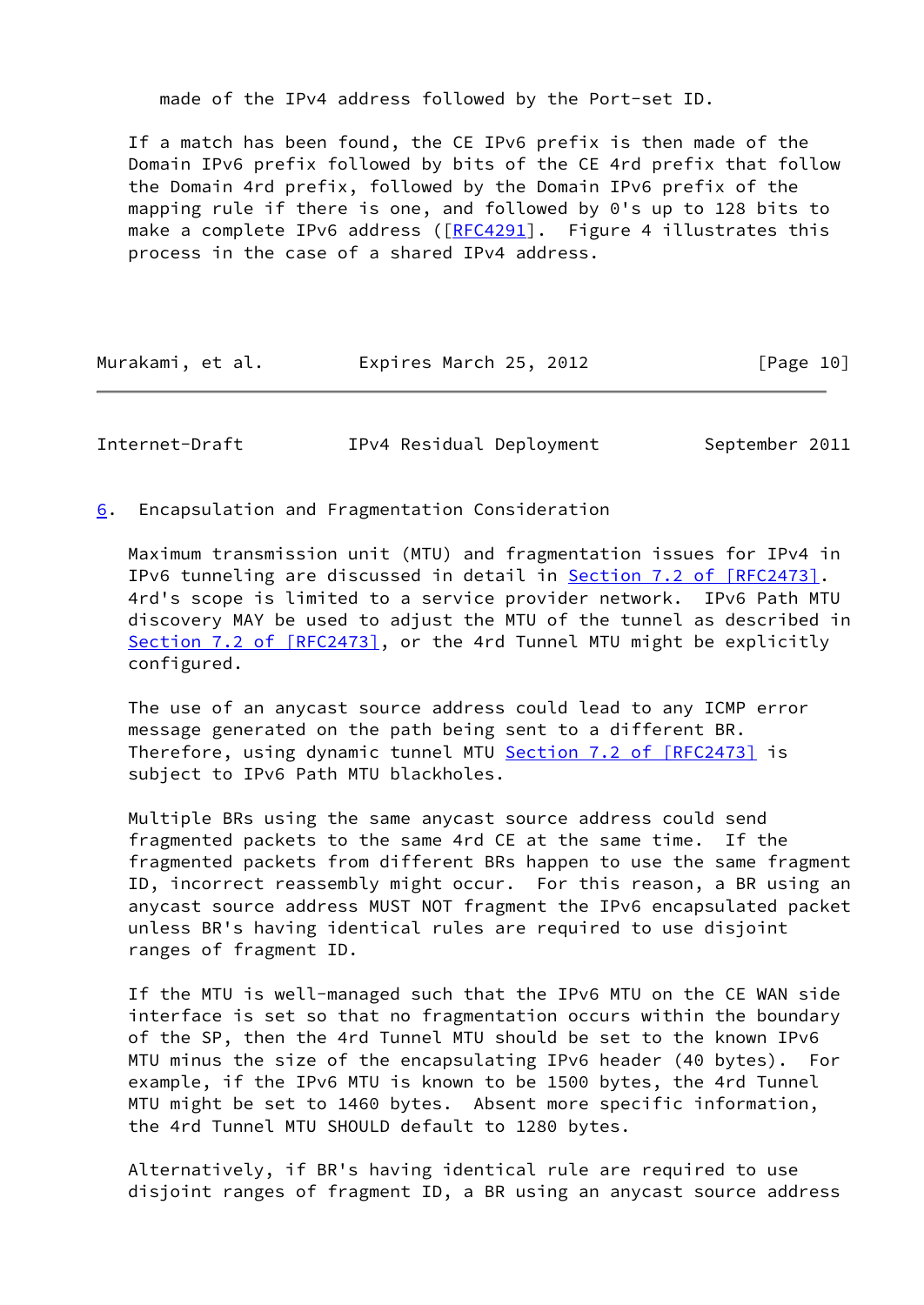SHOULD fragment the IPv6 encapsulated packet correctly.

 For 4rd domain traversal, IPv4 packets are encapsulated in IPv6 packets whose Next header is set to 4 (i.e. IPv4). If fragmentation of IPv6 packets is needed, it is performed according to [\[RFC2460](https://datatracker.ietf.org/doc/pdf/rfc2460)]. Absent more specific information, the path MTU of a 4rd Domain has to be set to 1280 [\[RFC2460](https://datatracker.ietf.org/doc/pdf/rfc2460)].

 In domains where IPv4 addresses are not shared, IPv6 destinations are derived from IPv4 addresses alone. Thus, each IPv4 packet can be encapsulated and decapsulated independently of each other. 4rd processing is completely stateless.

 On the other hand, in domains where IPv4 addresses are shared, BR's and CE's can have to encapsulate IPv4 packets whose IPv6 destinations depend on destination ports. Precautions are needed, due to the fact

| Murakami, et al. |  |  | Expires March 25, 2012 |  |  |  | [Page 11] |  |
|------------------|--|--|------------------------|--|--|--|-----------|--|
|------------------|--|--|------------------------|--|--|--|-----------|--|

<span id="page-12-1"></span>

|--|

IPv4 Residual Deployment September 2011

 that the destination port of a fragmented datagram is available only in its first fragment. A sufficient precaution consists in reassembling each datagram received in multiple packets, and to treat it as though it would have been received in single packet. This function is such that 4rd is in this case stateful at the IP layer. (This is common with DS-lite and NAT64/DNS64 which, in addition, are stateful at the transport layer.) At Domain entrance, this ensures that all pieces of all received IPv4 datagrams go to the right IPv6 destinations.

 Another peculiarity of shared IPv4 addresses is that, without precaution, a destination could simultaneously receive from different sources fragmented datagrams that have the same Datagram ID (the Identification field of [\[RFC0791](https://datatracker.ietf.org/doc/pdf/rfc0791)]. This would disturb the reassembly process. To eliminate this risk, CE MUST rewrite the datagram ID to an unique value among CEs having same shared IPv4 address upon sending the packets over 4rd tunnel. This value SHOULD be generated locally within the port-range assigned to a given CE. Note that replacing a Datagram ID in an IPv4 header implies an update of its Header-checksum fieald, by adding to it the one's complement difference between the old and the new values.

<span id="page-12-0"></span>[7](#page-12-0). BR and CE behaviors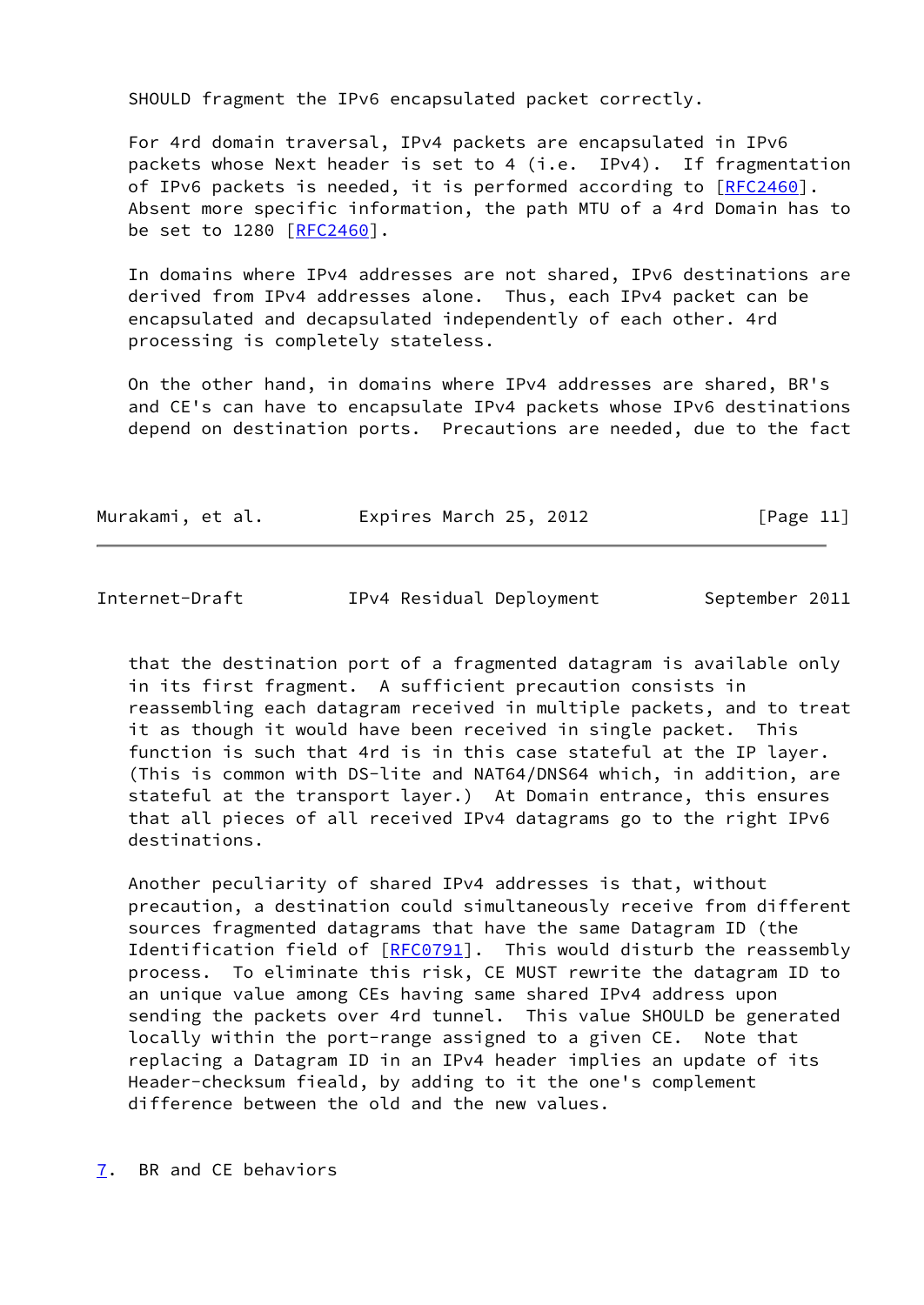(a) BR reception of an IPv4 packet

| Step 1                             | BR looks up an appropriate mapping rule with a<br>specific Domain 4rd prefix which has the<br>longest match with an IPv4 destination address<br>in the received IPv4 packet. If the mapping<br>rule is not found, the received packet should<br>be discarded. If the length of CE 4rd prefix<br>associated with the mapping rule does not<br>exceed 32 bits, BR proceeds to step 2. If the<br>length of CE 4rd prefix exceeds 32 bits, BR<br>checks that the received packet contains a<br>complete IPv4 datagram. If the packet is<br>fragmented, BR should reassemble the packet.<br>Once BR can obtain the complete IPv4 datagram,<br>BR proceeds to step 2 as though the datagram<br>has been received in a single packet. |
|------------------------------------|--------------------------------------------------------------------------------------------------------------------------------------------------------------------------------------------------------------------------------------------------------------------------------------------------------------------------------------------------------------------------------------------------------------------------------------------------------------------------------------------------------------------------------------------------------------------------------------------------------------------------------------------------------------------------------------------------------------------------------|
| Step 2                             | BR generates a CE IPv6 address from the IPv4<br>destination address or the IPv4 destination<br>address and the destination port based on the<br>mapping rule found in step 1. If the CE IPv6<br>address can be successfully generated, BR                                                                                                                                                                                                                                                                                                                                                                                                                                                                                      |
| Murakami, et al.                   | Expires March 25, 2012<br>[Page 12]                                                                                                                                                                                                                                                                                                                                                                                                                                                                                                                                                                                                                                                                                            |
| Internet-Draft                     | IPv4 Residual Deployment<br>September 2011                                                                                                                                                                                                                                                                                                                                                                                                                                                                                                                                                                                                                                                                                     |
|                                    | encapsulates the IPv4 packet in IPv6 and<br>forwards the IPv6 packet via the IPv6<br>interface. If the length of the IPv6<br>encapsulated packet exceeds the MTU of the IPv6<br>interface, the fragmentation should be done in<br>IPv6.                                                                                                                                                                                                                                                                                                                                                                                                                                                                                        |
| (b) BR reception of an IPv6 packet |                                                                                                                                                                                                                                                                                                                                                                                                                                                                                                                                                                                                                                                                                                                                |
| Step 1                             | If the received IPv6 packet is fragmented, the<br>reassembly should be done in IPv6 at first.<br>Once BR obtains a complete IPv6 packet, BR<br>looks up an appropriate mapping rule with a<br>specific Domain 4rd prefix which has the<br>longest match with an IPv4 source address in<br>the encapsulated IPv4 packet. If the mapping<br>rule is not found, the received IPv6 packet<br>should be discarded. BR derives a CE IPv6                                                                                                                                                                                                                                                                                             |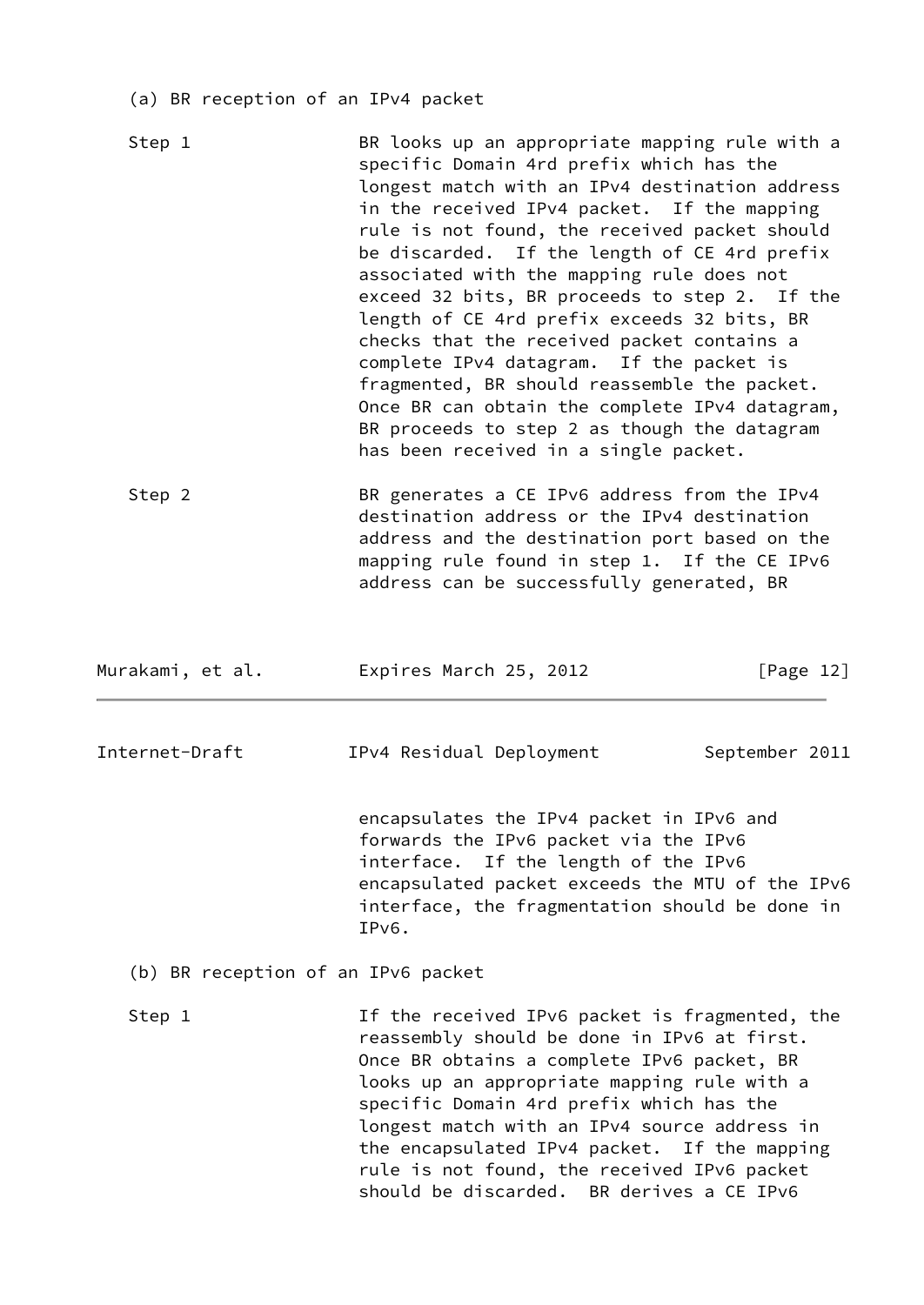address from the IPv4 source address or the IPv4 source address and the source port in the encapsulated IPv4 packet based on the mapping rule. If the CE IPv6 address is eqaul to the IPv6 source address in the received IPv6 packet, BR decapsulates the IPv4 packet and then forward it via the IPv4 interface.

- (c) CE reception of an IPv4 packet
- Step 1 CE looks up an appropriate mapping rule with a specific Doamin 4rd prefix which has the longest match with an IPv4 destination address in the received IPv4 packet. If the mapping rule is found, the CE 4rd prefix must be checked. If the length does not exceeds 32 bits, CE proceeds to step 2. If the length exceeds 32 bits, CE checks that the received IPv4 packet contains a complete IPv4 datagram. If the packet is fragmented, CE should reassemble the packet. Once CE can obtain the complete IPv4 datagram, CE proceeds to step 2 as though the datagram has been received in a single packet. If the mapping rule is not found, CE proceeds to step 2.
- Step 2 Tf the mapping rule is found in step 1, CE derives a IPv6 destination address from the IPv4 destination address or the IPv4 destination address and the destination port

Murakami, et al. Expires March 25, 2012 [Page 13]

<span id="page-14-0"></span>Internet-Draft IPv4 Residual Deployment September 2011

 based on the mapping rule. If the IPv6 destination address can be derived successfully, CE encapsulates the IPv4 packet in IPv6 whose destination address is set to the derived IPv6 address. If the mapping rule is not found in step 1, CE encapsulates the IPv4 packet in IPv6 whose destination address is set to BR IPv6 address. Then CE forwards the IPv6 packet via IPv6 interface. If the length of the IPv6 packet exceeds the MTU of the IPv6 interface, the fragmentation should be done in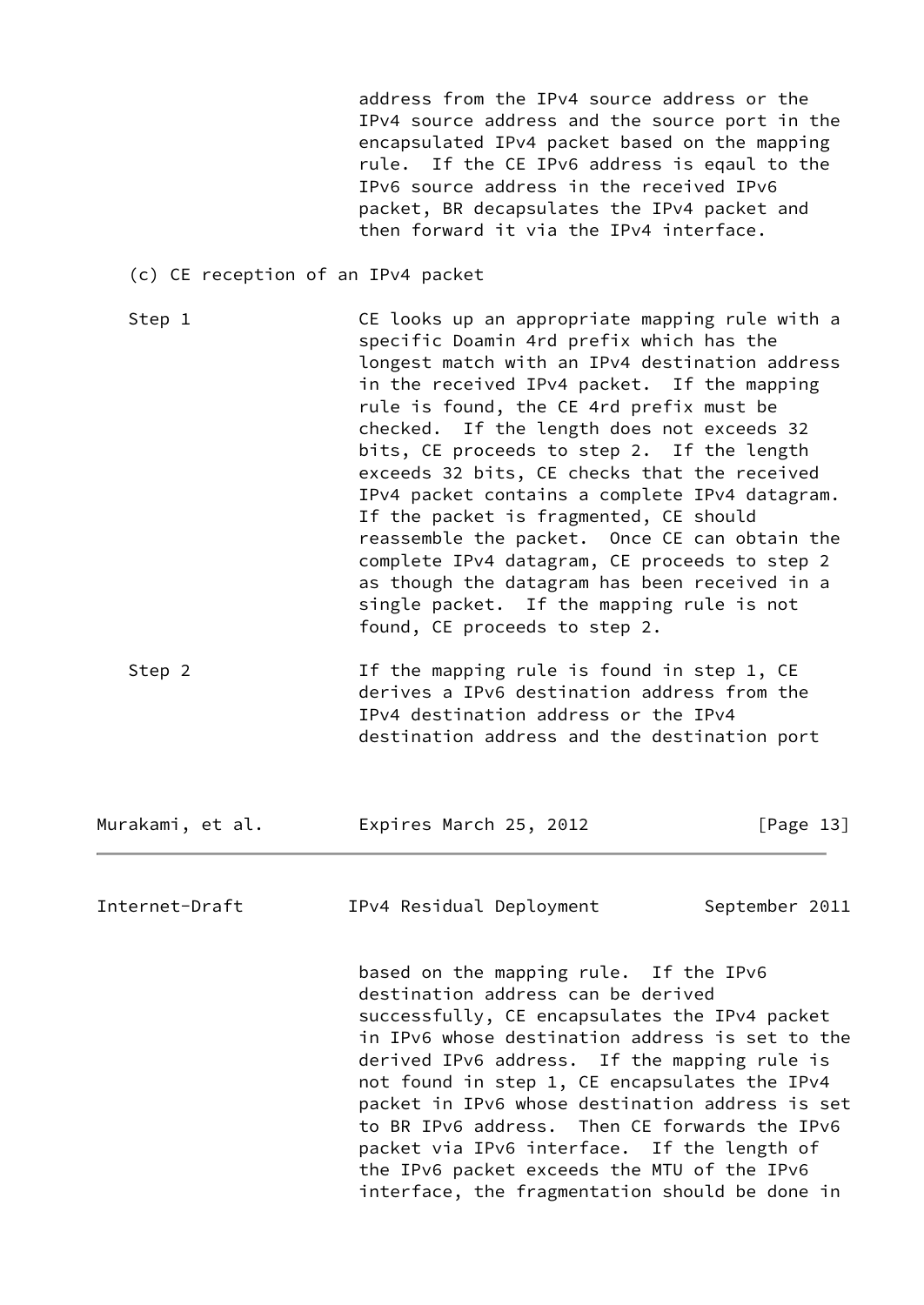IPv6. Moreover, if using IPv4 shared address, a Datagram ID in the received IPv4 header must be over-written before encapsulating the IPv4 packet in IPv6. In case of shared IPv4 address, the Datagram ID must be unique among CEs sharing the same IPv4 address. Hence, CE should assign the unique value and set this value to the datagram ID in IPv4 header. This value may be generated from the port-range assigned to the CE to keep the uniqueness among CEs sharing same IPv4 address.

- (d) CE reception of an IPv6 packet
- Step 1 1 1 If the received IPv6 packet is fragmented, the reassembly should be done in IPv6 at first. Once CE obtains a complete IPv6 packet, CE looks up an appropriate mapping rule with s specific Domain 4rd prefix which has the longest match with an IPv4 source address in the encapsulated IPv4 packet. If the mapping rule is found, CE derives a CE IPv6 address from the IPv4 source address or the IPv4 source address and the source port based on the mapping rule and then checks that the IPv6 source address of the received IPv6 packet is matched to it. If the mapping rule is not found, CE checks that the IPv6 source address is matched to BR IPv6 address. In case of success, CE decapsulates the IPv4 packet and forward it via the IPv4 interface.
- <span id="page-15-0"></span>[8](#page-15-0). NAT considerations

 NAT44 should be implemented in CPE which has 4rd CE function. The NAT44 must conform that best current practice documented in

| Murakami, et al. | Expires March 25, 2012 | [Page 14] |
|------------------|------------------------|-----------|
|                  |                        |           |

<span id="page-15-1"></span>Internet-Draft IPv4 Residual Deployment September 2011

[\[RFC4787](https://datatracker.ietf.org/doc/pdf/rfc4787)], [[RFC5508\]](https://datatracker.ietf.org/doc/pdf/rfc5508) and [\[RFC5382](https://datatracker.ietf.org/doc/pdf/rfc5382)]. When there are restricted available port numbers in a given 4rd CE described in **Section 5.1.3**, the NAT44 must restrict mapping ports within the port-set.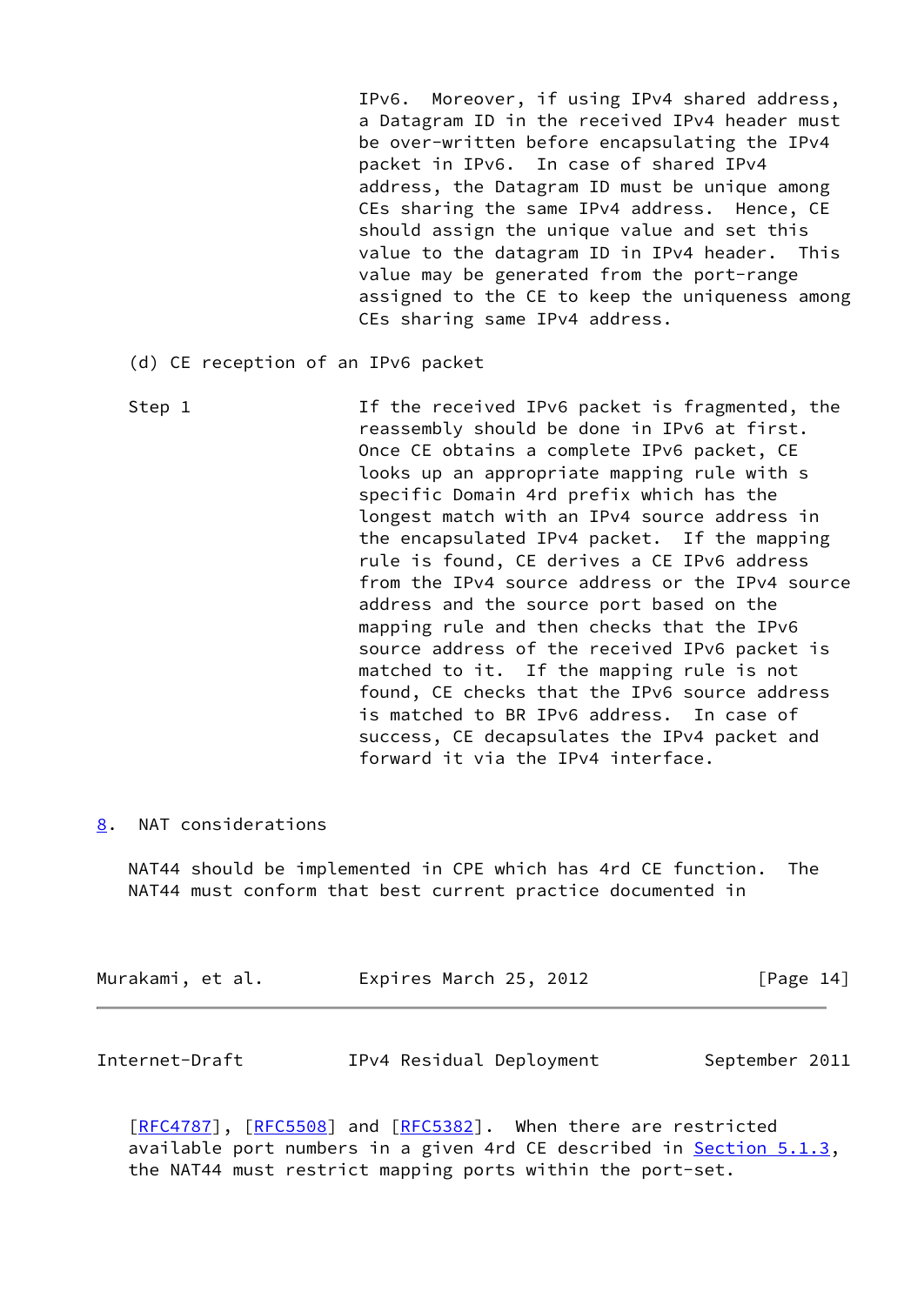<span id="page-16-0"></span>[9](#page-16-0). ICMP

 ICMP message should be supported in 4rd domain. Hence, the NAT44 in 4rd CE must implement the behavior for ICMP message conforming to the best current practice documented in [\[RFC5508](https://datatracker.ietf.org/doc/pdf/rfc5508)].

 If a 4rd CE receives an ICMP message having ICMP identifier field in ICMP header, NAT44 in the 4rd CE must rewrite this field to a specific value assigned from the port-set described in [Section 5.1.3.](#page-8-0) BR and other CEs must handle this field similar to the port number in tcp/udp header upon receiving the ICMP message with ICMP identifier field.

 If a 4rd BR and CE receives an ICMP error message without ICMP identifier field for some errors that is detected inside a IPv6 tunnel, a 4rd BR and CE should replay the ICMP error message to the original source. This behavior should be implemented conforming to the section [8 of \[RFC2473\]](https://datatracker.ietf.org/doc/pdf/rfc2473#section-8). The 4rd BR and CE obtain the origianl IPv6 tunnel packet storing in ICMP payload and then decapsulate IPv4 packet. Finally the 4rd BR and CE generate a new ICMP error message from the decapsulated IPv4 packet and then forward it.

 If a 4rd BR receives an ICMP error message on its IPv4 interface, the 4rd BR should replay the ICMP message to an appropriate 4rd CE. If IPv4 address is not shared, the 4rd BR generates a CE IPv6 address from the IPv4 destination address in the ICMP error message and encapsulates the ICMP message in IPv6. If IPv4 address is shared, the 4rd BR derives an original IPv4 packet from the ICMP payload and generates a CE IPv6 address from the source address and the source port in the original IPv4 packet. If the 4rd BR can generate the CE IPv6 address, the 4rd BR encapsulates the ICMP error message in IPv6 and then forward it to its IPv6 interface.

<span id="page-16-1"></span>[10.](#page-16-1) Security Considerations

 Spoofing attacks: With consistency checks between IPv4 and IPv6 sources that are performed on IPv4/IPv6 packets received by BR's and CE's [\(Section 7](#page-12-0)), 4rd does not introduce any opportunity for spoofing attack that would not pre-exist in IPv6.

Murakami, et al. **Expires March 25, 2012** [Page 15]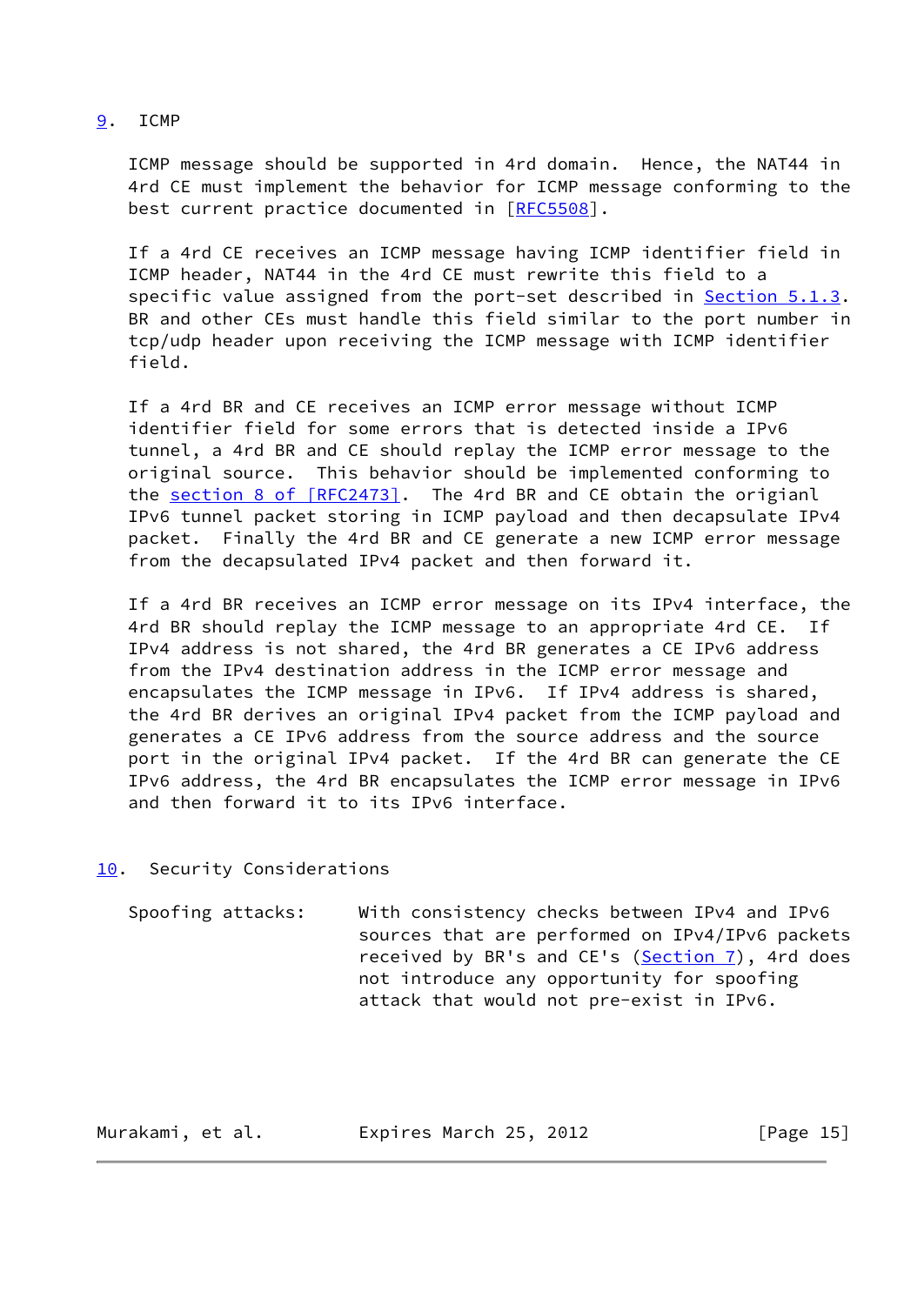<span id="page-17-1"></span>Internet-Draft IPv4 Residual Deployment September 2011

- Denial-of-service attacks: In 4rd domains where IPv4 addresses are shared, the fact that IPv4 datagram reassembly may be necessary introduces an opportunity for DOS attacks (Section 4.4). This is inherent to address sharing, and is common with other address sharing approaches such as DS- lite and NAT64/DNS64. The best protection against such attacks is to accelerate IPv6 enablement in both clients and servers so that, where 4rd is supported, it is less and less used.
- Routing-loop attacks: This attack may exist in some automatic tunneling scenarios are documented in [[I-D.ietf-v6ops-tunnel-loops](#page-18-4)]. They cannot exist with 4rd because each BRs checks that the IPv6 source address of a received IPv6 packet is a CE address [Section 5.1](#page-6-1).
- Attacks facilitated by restricted port set: From hosts that are not subject to ingress filtering of [[RFC2827](https://datatracker.ietf.org/doc/pdf/rfc2827)], some attacks are possible by intervening with faked packets during ongoing transport connections ([\[RFC4953](https://datatracker.ietf.org/doc/pdf/rfc4953)], [[RFC5961](https://datatracker.ietf.org/doc/pdf/rfc5961)], [\[RFC6056](https://datatracker.ietf.org/doc/pdf/rfc6056)]. The attacks depend on guessing which ports are currently used by target hosts. Using unrestricted port set which mean that are IPv6 is exactly preferable. To avoid this attacks using restricted port set, NAT44 filtering behavior SHOULD be "Address-Dependent Filtering".
- <span id="page-17-0"></span>[11.](#page-17-0) IANA Consideration

This document makes no request of IANA.

### <span id="page-17-2"></span>[12.](#page-17-2) Acknowledgements

 This draft is based on original idea described in [\[I-D.despres-softwire-sam](#page-18-5)]. The authors would like to thank Remi Despres, Mark Townsley, Wojciech Dec and Olivier Vautrin.

<span id="page-17-3"></span>[13.](#page-17-3) References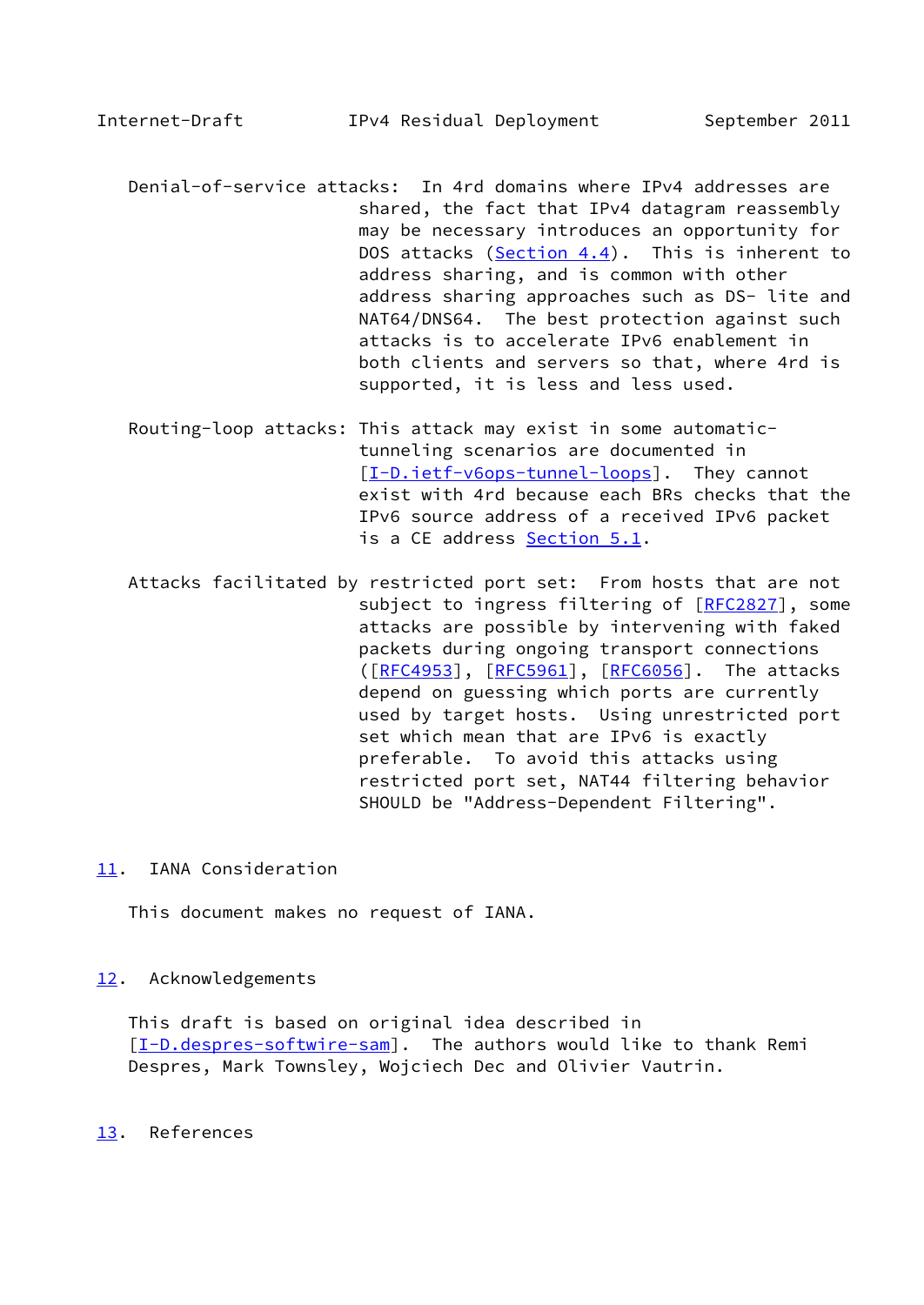Murakami, et al. Expires March 25, 2012 [Page 16]

<span id="page-18-0"></span>

|  | Internet-Draft | IPv4 Residual Deployment | September 2011 |
|--|----------------|--------------------------|----------------|
|--|----------------|--------------------------|----------------|

<span id="page-18-1"></span>[13.1](#page-18-1). Normative References

- [RFC0791] Postel, J., "Internet Protocol", STD 5, [RFC 791](https://datatracker.ietf.org/doc/pdf/rfc791), September 1981.
- [RFC2119] Bradner, S., "Key words for use in RFCs to Indicate Requirement Levels", [BCP 14](https://datatracker.ietf.org/doc/pdf/bcp14), [RFC 2119](https://datatracker.ietf.org/doc/pdf/rfc2119), March 1997.
- [RFC2460] Deering, S. and R. Hinden, "Internet Protocol, Version 6 (IPv6) Specification", [RFC 2460](https://datatracker.ietf.org/doc/pdf/rfc2460), December 1998.
- [RFC2491] Armitage, G., Schulter, P., Jork, M., and G. Harter, "IPv6 over Non-Broadcast Multiple Access (NBMA) networks", [RFC 2491,](https://datatracker.ietf.org/doc/pdf/rfc2491) January 1999.
- [RFC3315] Droms, R., Bound, J., Volz, B., Lemon, T., Perkins, C., and M. Carney, "Dynamic Host Configuration Protocol for IPv6 (DHCPv6)", [RFC 3315,](https://datatracker.ietf.org/doc/pdf/rfc3315) July 2003.
- [RFC4291] Hinden, R. and S. Deering, "IP Version 6 Addressing Architecture", [RFC 4291](https://datatracker.ietf.org/doc/pdf/rfc4291), February 2006.

<span id="page-18-2"></span>[13.2](#page-18-2). Informative References

<span id="page-18-5"></span> [I-D.despres-softwire-sam] Despres, R., "Stateless Address Mapping (SAM) - a Simplified Mesh-Softwire Model", [draft-despres-softwire-sam-01](https://datatracker.ietf.org/doc/pdf/draft-despres-softwire-sam-01) (work in progress), July 2010.

<span id="page-18-3"></span>[I-D.ietf-softwire-dual-stack-lite]

 Durand, A., Droms, R., Woodyatt, J., and Y. Lee, "Dual- Stack Lite Broadband Deployments Following IPv4 Exhaustion", [draft-ietf-softwire-dual-stack-lite-11](https://datatracker.ietf.org/doc/pdf/draft-ietf-softwire-dual-stack-lite-11) (work in progress), May 2011.

<span id="page-18-4"></span>[I-D.ietf-v6ops-tunnel-loops]

 Nakibly, G. and F. Templin, "Routing Loop Attack using IPv6 Automatic Tunnels: Problem Statement and Proposed Mitigations", [draft-ietf-v6ops-tunnel-loops-07](https://datatracker.ietf.org/doc/pdf/draft-ietf-v6ops-tunnel-loops-07) (work in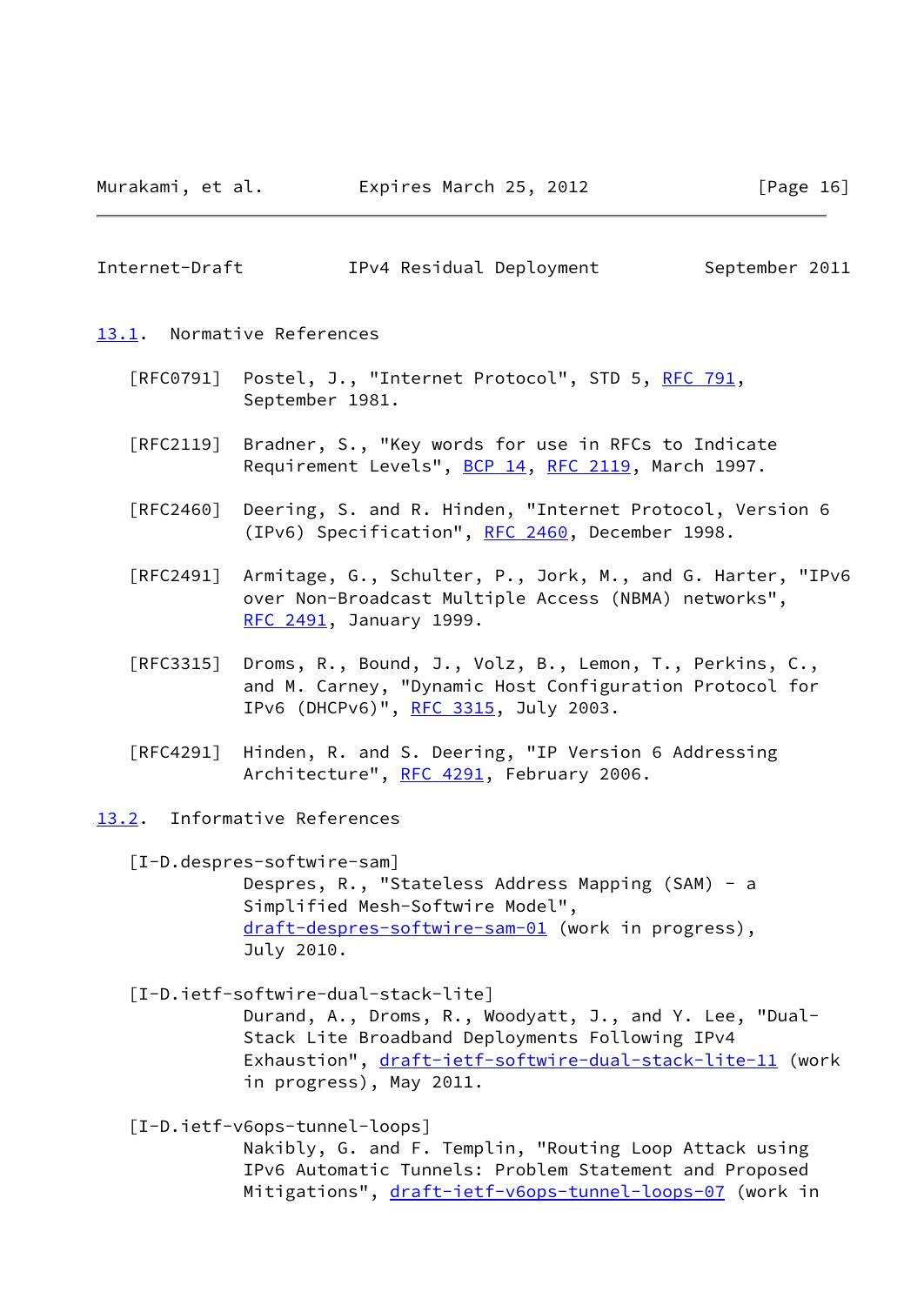<span id="page-19-2"></span> [I-D.mrugalski-dhc-dhcpv6-4rd] Mrugalski, T., "DHCPv6 Options for IPv4 Residual Deployment (4rd)", [draft-mrugalski-dhc-dhcpv6-4rd-00](https://datatracker.ietf.org/doc/pdf/draft-mrugalski-dhc-dhcpv6-4rd-00) (work in progress), July 2011.

<span id="page-19-1"></span>[I-D.operators-softwire-stateless-4v6-motivation]

progress), May 2011.

| Murakami, et al. | Expires March 25, 2012 | [Page $17$ ] |
|------------------|------------------------|--------------|
|------------------|------------------------|--------------|

<span id="page-19-0"></span>Internet-Draft IPv4 Residual Deployment September 2011

 Boucadair, M., Matsushima, S., Lee, Y., Bonness, O., Borges, I., and G. Chen, "Motivations for Stateless IPv4 over IPv6 Migration Solutions", [draft-operators-softwire-stateless-4v6-motivation-02](https://datatracker.ietf.org/doc/pdf/draft-operators-softwire-stateless-4v6-motivation-02) (work in progress), June 2011.

- [RFC2473] Conta, A. and S. Deering, "Generic Packet Tunneling in IPv6 Specification", [RFC 2473](https://datatracker.ietf.org/doc/pdf/rfc2473), December 1998.
- [RFC2827] Ferguson, P. and D. Senie, "Network Ingress Filtering: Defeating Denial of Service Attacks which employ IP Source Address Spoofing", [BCP 38](https://datatracker.ietf.org/doc/pdf/bcp38), [RFC 2827](https://datatracker.ietf.org/doc/pdf/rfc2827), May 2000.
- [RFC3022] Srisuresh, P. and K. Egevang, "Traditional IP Network Address Translator (Traditional NAT)", [RFC 3022](https://datatracker.ietf.org/doc/pdf/rfc3022), January 2001.
- [RFC4787] Audet, F. and C. Jennings, "Network Address Translation (NAT) Behavioral Requirements for Unicast UDP", [BCP 127](https://datatracker.ietf.org/doc/pdf/bcp127), [RFC 4787,](https://datatracker.ietf.org/doc/pdf/rfc4787) January 2007.
- [RFC4953] Touch, J., "Defending TCP Against Spoofing Attacks", [RFC 4953,](https://datatracker.ietf.org/doc/pdf/rfc4953) July 2007.
- [RFC5382] Guha, S., Biswas, K., Ford, B., Sivakumar, S., and P. Srisuresh, "NAT Behavioral Requirements for TCP", [BCP 142](https://datatracker.ietf.org/doc/pdf/bcp142), [RFC 5382,](https://datatracker.ietf.org/doc/pdf/rfc5382) October 2008.
- [RFC5508] Srisuresh, P., Ford, B., Sivakumar, S., and S. Guha, "NAT Behavioral Requirements for ICMP", [BCP 148](https://datatracker.ietf.org/doc/pdf/bcp148), [RFC 5508,](https://datatracker.ietf.org/doc/pdf/rfc5508) April 2009.
- [RFC5961] Ramaiah, A., Stewart, R., and M. Dalal, "Improving TCP's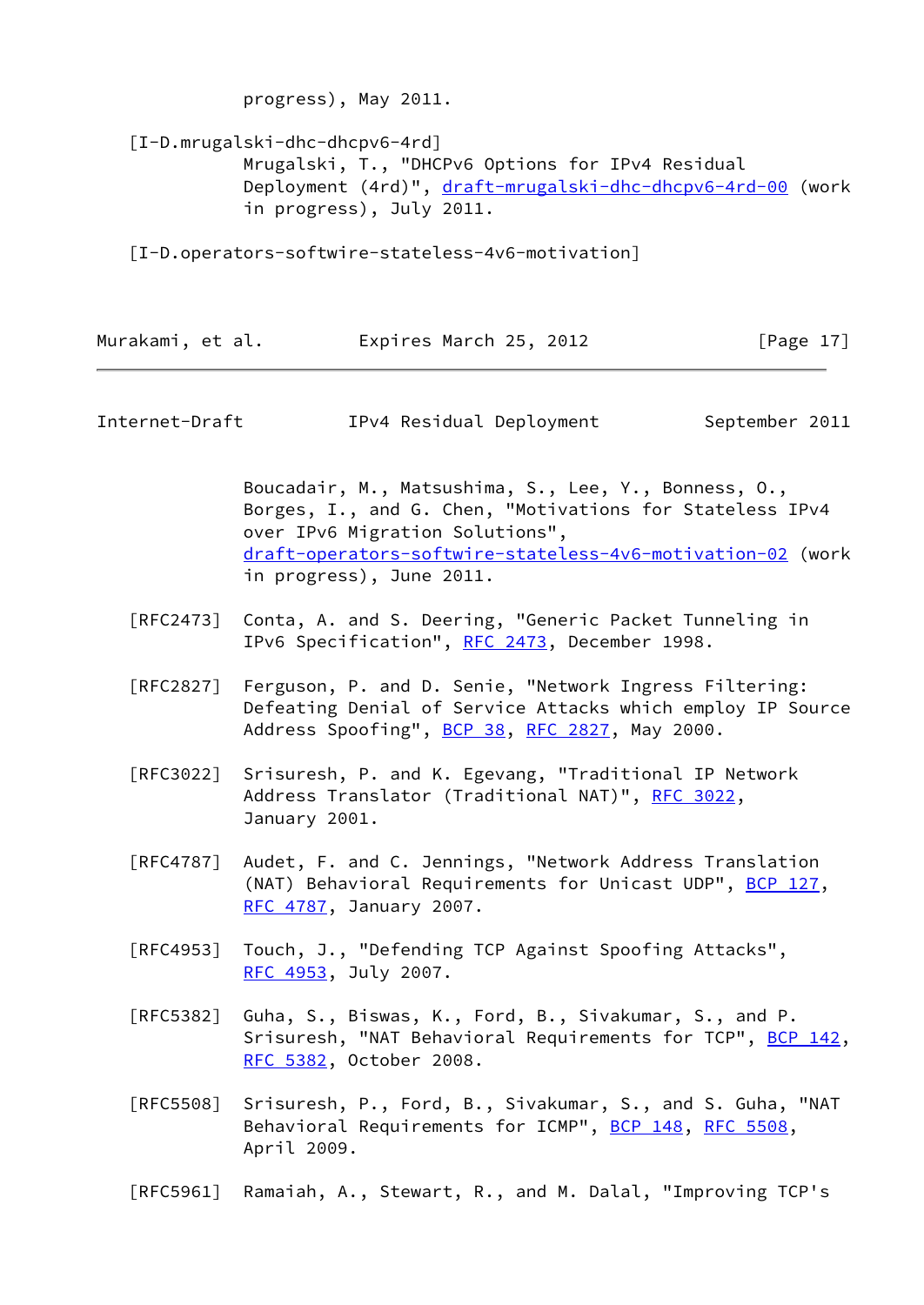Robustness to Blind In-Window Attacks", [RFC 5961,](https://datatracker.ietf.org/doc/pdf/rfc5961) August 2010. [RFC5969] Townsley, W. and O. Troan, "IPv6 Rapid Deployment on IPv4 Infrastructures (6rd) -- Protocol Specification", [RFC 5969,](https://datatracker.ietf.org/doc/pdf/rfc5969) August 2010. [RFC6056] Larsen, M. and F. Gont, "Recommendations for Transport- Protocol Port Randomization", [BCP 156](https://datatracker.ietf.org/doc/pdf/bcp156), [RFC 6056](https://datatracker.ietf.org/doc/pdf/rfc6056), January 2011. Murakami, et al. **Expires March 25, 2012** [Page 18] Internet-Draft 1Pv4 Residual Deployment September 2011 Authors' Addresses Tetsuya Murakami IP Infusion 1188 East Arques Avenue Sunnyvale USA Email: tetsuya@ipinfusion.com Ole Troan cisco Oslo Norway Email: ot@cisco.com Satoru Matsushima SoftBank 1-9-1 Higashi-Shinbashi, Munato-ku Tokyo Japan Email: satoru.matsushima@tm.softbank.co.jp